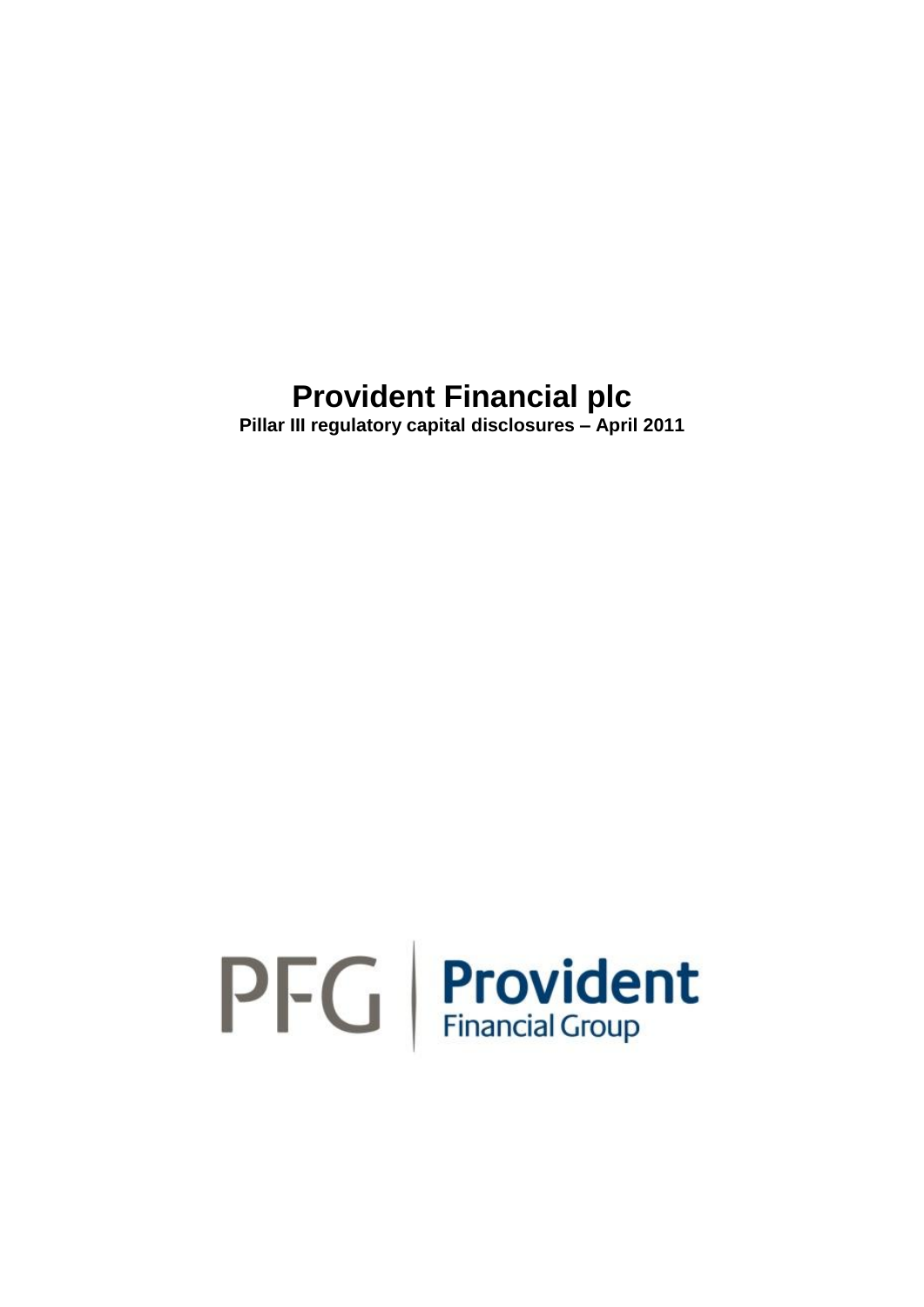**Pillar III regulatory capital disclosures – April 2011**

### **Contents**

|                                            | Page      |
|--------------------------------------------|-----------|
| 1. Introduction                            | $1 - 2$   |
| 2. Risk management objectives and policies | $3 - 15$  |
| 3. Capital adequacy                        | $16 - 18$ |
| 4. Credit risk                             | $19 - 22$ |
| 5. Counterparty credit risk                | $23 - 24$ |
| 6. Interest rate risk                      | 25        |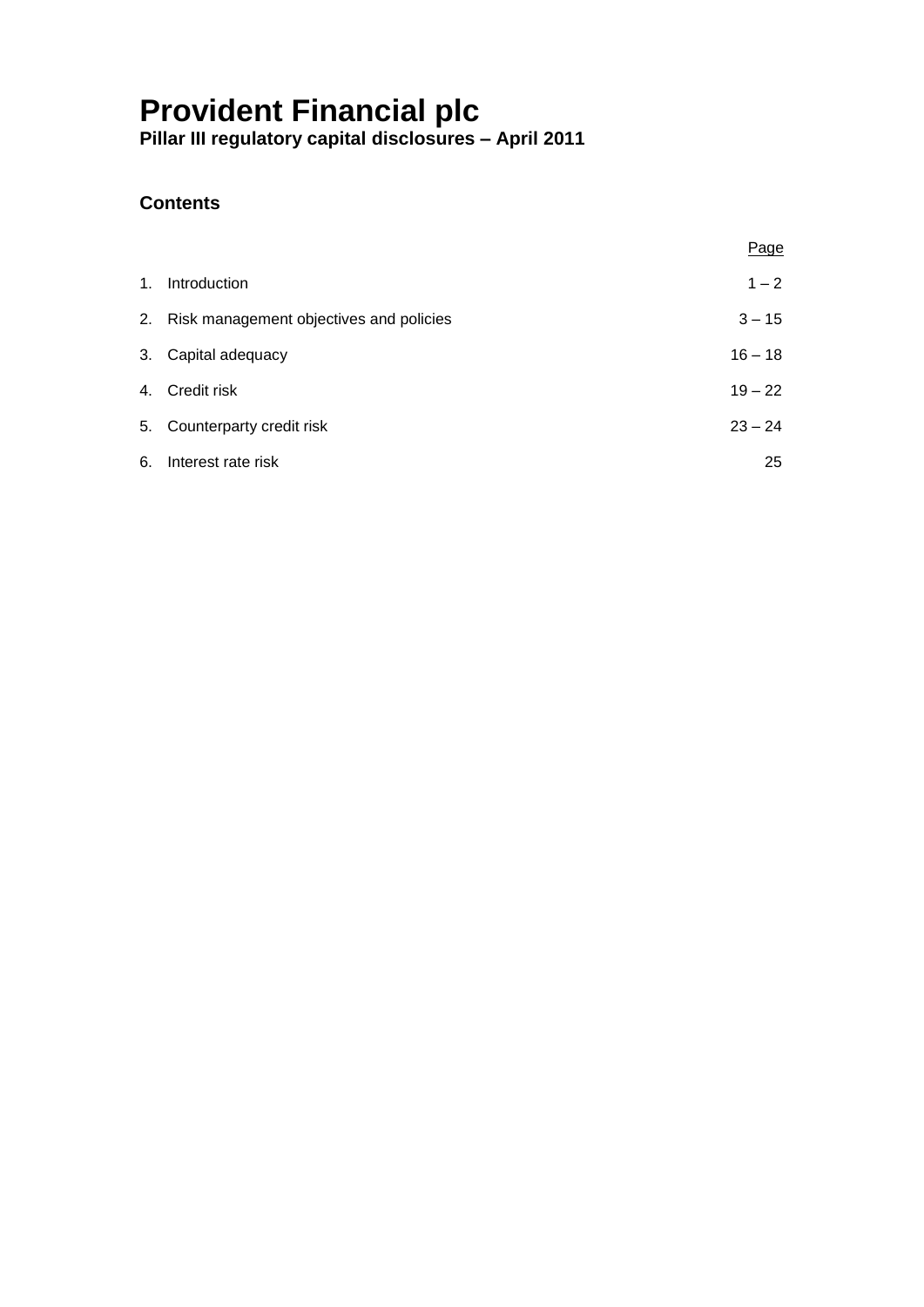#### **1. Introduction**

#### **1.1 Background**

The Provident Financial plc group (the group) comprises two principal trading operations:

- The Consumer Credit Division (CCD) providing home credit to the non-standard UK consumer credit market; and
- Vanquis Bank which provides credit cards to the non-standard UK consumer credit market.

Vanquis Bank holds a banking licence and is therefore regulated by the Financial Services Authority (FSA). In its supervisory role, the FSA sets requirements relating to capital adequacy, liquidity and large exposures. Vanquis Bank does not currently take deposits.

CCD operates under a number of consumer credit licences granted by the Office of Fair Trading but is not regulated by the FSA. However, the group, incorporating both CCD and Vanquis Bank, is the subject of consolidated supervision by the FSA by virtue of Provident Financial plc being the parent company of Vanquis Bank. The FSA sets requirements for the consolidated group in respect of capital adequacy and large exposures but not in respect of liquidity.

#### **1.2 BASEL II**

The BASEL II regulatory framework revised the BASEL I regulatory framework. The aim of BASEL II is to make regulatory capital requirements more risk sensitive and representative of risk management controls and procedures in place within firms.

The BASEL II regulatory framework was implemented in the European Union via the Capital Requirements Directive (CRD). The group and Vanquis Bank adopted the CRD with effect from 1 January 2008. The CRD comprises three Pillars:

- Pillar I is the calculation of minimum regulatory capital requirements which firms are required to keep for credit, market and operational risk;
- Pillar II requires an Internal Capital Adequacy Assessment Process (ICAAP) by firms to assess whether additional regulatory capital over and above Pillar I should be held based on the risks faced by a firm, the risk management processes in place and rigorous stress testing. This is followed by a supervisory review process prior to the FSA setting a firm's Individual Capital Guidance (ICG); and
- Pillar III complements Pillars I and II and aims to encourage market discipline by developing a set of disclosure requirements which allows market participants to assess key pieces of information on a firm's capital, risk exposures and risk management processes.

The Basel III regulatory framework was finalised in September 2010 by the Basel Committee on Banking Supervision and is to be phased in between 2013 and 2018. Accordingly, the future requirements of the BASEL III regulatory framework are not applicable in producing these Pillar III disclosures.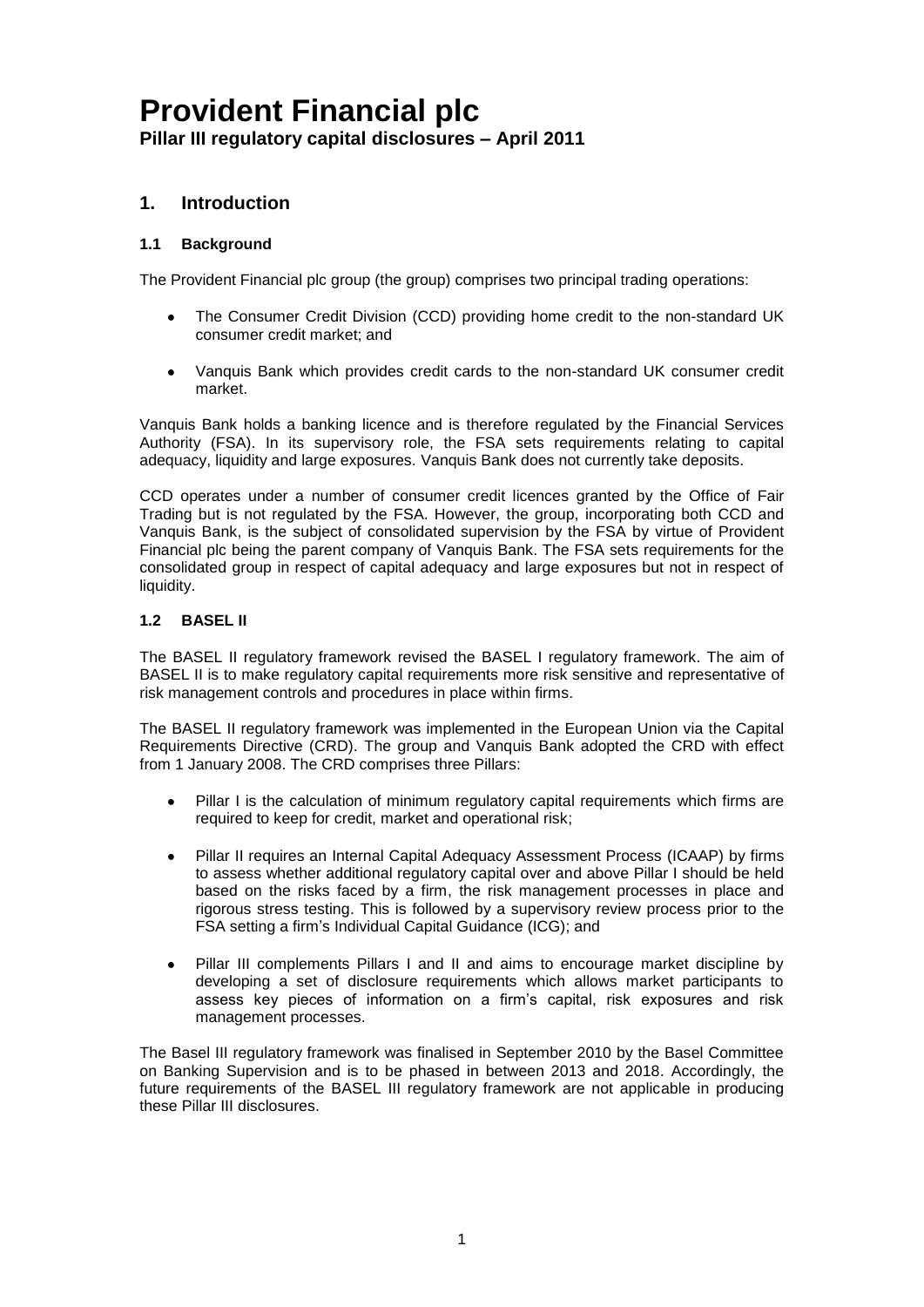**Pillar III regulatory capital disclosures – April 2011**

#### **1. Introduction (continued)**

#### **1.3 Pillar III disclosure policy**

The group's Pillar III disclosure policy is as follows:

#### **Frequency of disclosures**

Pillar III disclosures will be made on an annual basis using the group's year-end date of 31 December. The disclosures will be published by 30 April each year. More frequent disclosures will be made if there is a material change in the nature of the group's risk profile during any particular year.

#### **Media and location of Pillar III disclosures**

The Pillar III disclosures will be published on the group's corporate website [www.providentfinancial.com.](http://www.providentfinancial.com/)

#### **Board approval**

The group's Pillar III regulatory capital disclosure policies were approved by the Board of Directors (the Board) on 19 June 2008.

#### **1.4 Basis of Pillar III disclosures**

The Pillar III disclosures have been prepared for the group as a whole in accordance with the rules laid out in the FSA Handbook BIPRU Chapter 11. The disclosures provide information on the capital adequacy and risk management processes of the group.

The results of all subsidiary undertakings have been included in the Pillar III disclosures. The ability of Vanquis Bank Limited to pay dividends to Provident Financial plc is restricted by regulatory capital requirements. There are no other current or foreseen material practical or legal impediments to the prompt transfer of capital resources or repayments of liabilities between Provident Financial plc and its subsidiary undertakings.

The Pillar III disclosures were approved for publication on 15 April 2011.

These Pillar III disclosures have an effective date of 31 December 2010 and, as such, exclude the remuneration code requirements that come into effect during 2011. Remuneration code disclosures will be made in a separate document during 2011.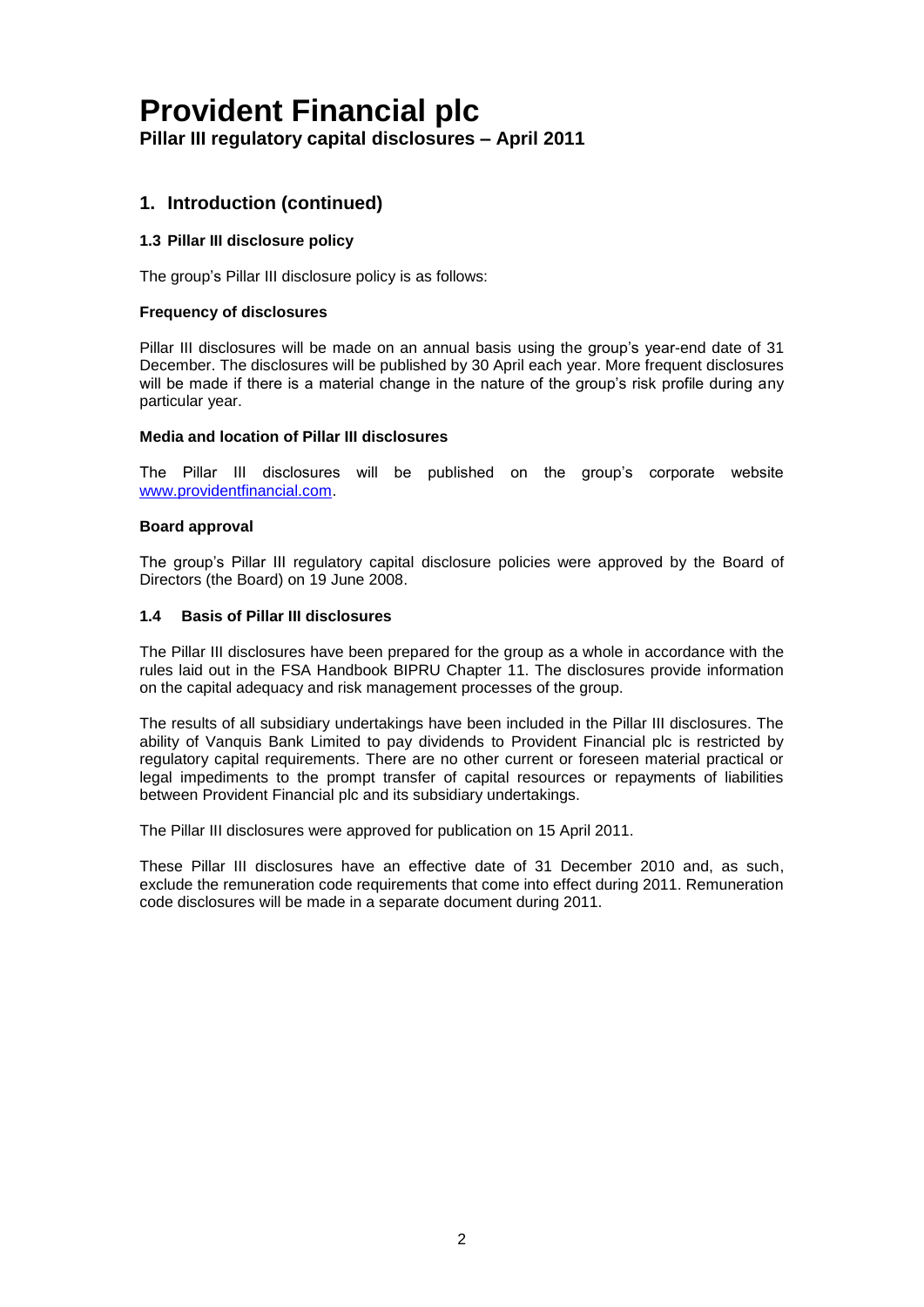#### **2. Risk management objectives and policies**

#### **2.1 Risk management objectives**

The risk management objective of the Board is to maintain an effective internal control and risk management framework to prudently manage the risks that arise from the group's operations and maintain a sufficient level of regulatory capital in excess of the ICG set by the FSA.

#### **2.2 ICAAP**

In accordance with the CRD, the group is required to conduct an ICAAP on an annual basis or more frequently if there is a material change in the nature, trading status or risk profile of the group. The ICAAP allows the Board to assess whether the group's risk management objective is being met.

The key output of the ICAAP is a document which:

- Provides a background to the group including the group structure, strategy, key management and the internal control framework and risk management processes;
- Calculates the minimum capital required for credit risk and operational risk under Pillar I of the CRD for both the consolidated group and Vanquis Bank;
- Identifies the various additional risks facing the group and Vanquis Bank not included in Pillar I and considers the required level of additional capital to be held against those risks (Pillar II of the CRD);
- Calculates the overall regulatory capital requirement of the group and Vanquis Bank as a result of Pillar I and Pillar II; and
- Performs stress testing on the group's budget model to ensure that the group's calculated regulatory capital requirement is sufficient even under extreme scenarios.

The group operates to Individual Capital Guidance (ICG) set by the FSA in September 2009.

The ICAAP is embedded into the group's risk management framework. The group's risk registers are periodically updated to ensure each of the group's risks is allocated into the FSA risk categories. In addition, estimates are made of the level of regulatory capital, if any, that should be held against each risk and then, after aggregating these amounts, this total is compared to the group and Vanquis Bank's regulatory capital requirement as set by the FSA and the group and Vanquis Bank's actual level of regulatory capital. On an annual basis, or more frequently if required, the group's ICAAP document is updated and approved by the Board.

Sections 2.3 and 2.4 of this report set out:

- The key features of the group's internal control and risk management framework that  $\bullet$ are assessed as part of the ICAAP; and
- The key risks faced by the group which are considered within the ICAAP to assess the overall level of regulatory capital required to be held by the group and Vanquis Bank after taking account of the adequacy of the group's internal control and risk management framework.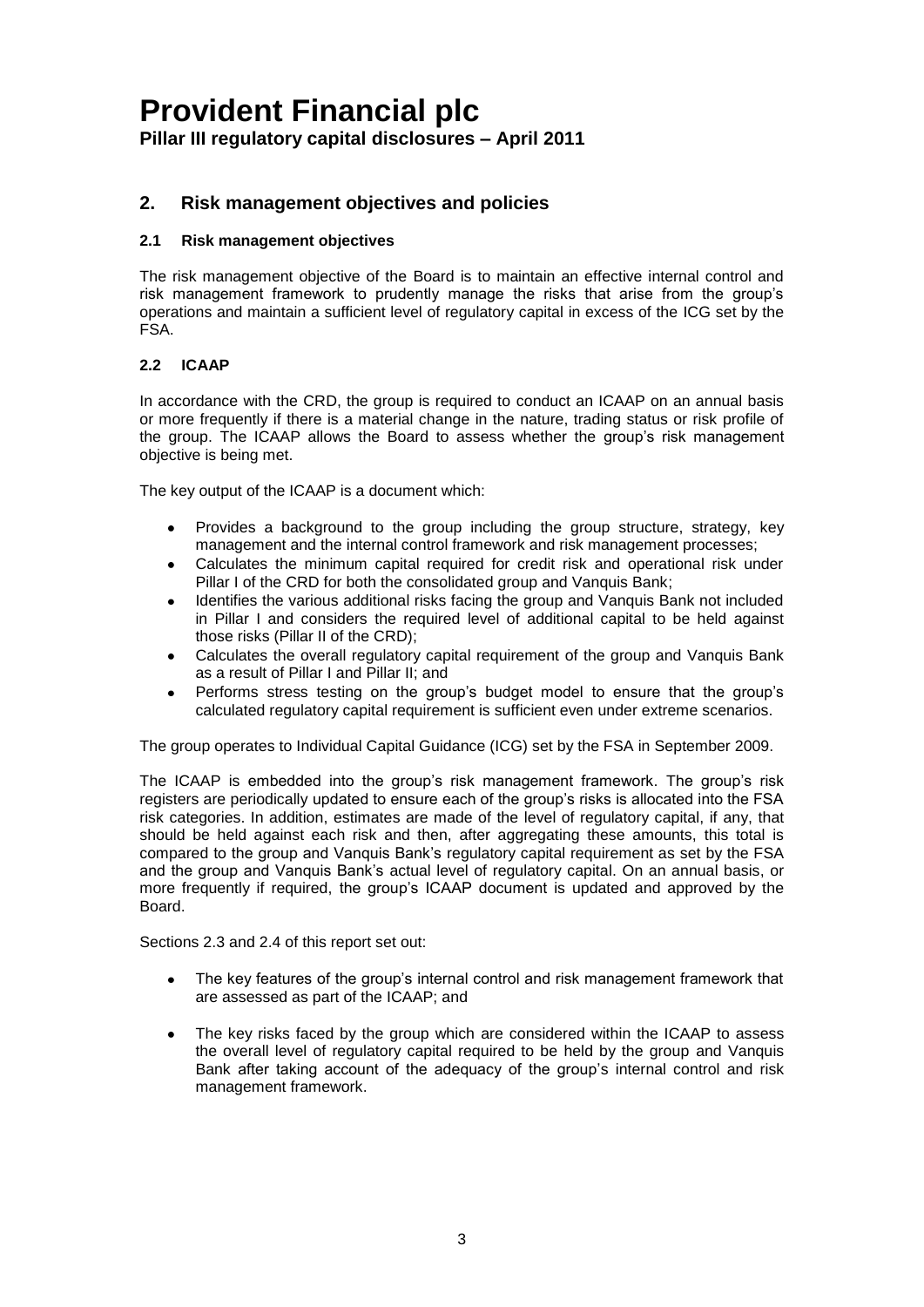#### **2. Risk management objectives and policies (continued)**

#### **2.3 Internal control and risk management framework**

The overall group internal control and risk management framework is the responsibility of the group Board. Certain responsibilities in respect of internal control and risk management are delegated to various sub-committees who report directly to the Board. The Board and its committees are supported by various policies, procedures and reporting mechanisms as set out in the following chart:



The group's risk appetite is defined by the policies, controls and approval limits determined within the internal control and risk management framework. This ensures that the group has an effective system of internal control and risk management to manage the group prudently within regulatory capital requirements and to mitigate the potential for material financial loss to the business. Taking each of the above control mechanisms in turn:

#### **Board of Directors**

The Board is responsible for the group's overall system of internal control and for reviewing its effectiveness. The Board comprises three executive directors, three non-executive directors and a non-executive Chairman and meets nine times a year including an annual three day planning conference. The Board delegates authority to a number of formal sub-committees including the Audit Committee, the Risk Advisory Committee and the Executive Committee. The Board is considered to be well-balanced and has significant financial services and public company experience.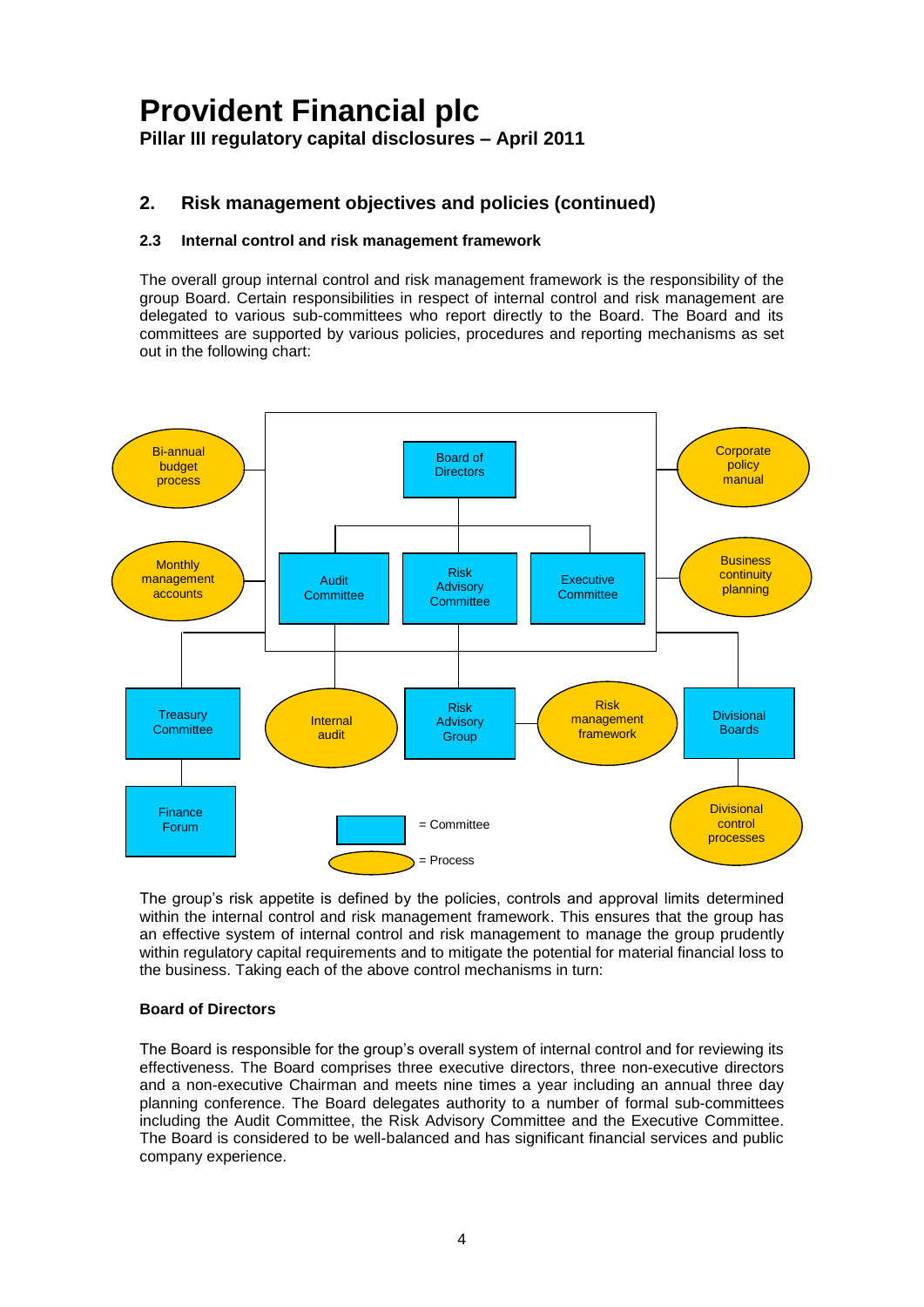#### **2. Risk management objectives and policies (continued)**

#### **Audit Committee**

The Audit Committee comprises the non-executive directors. The executive directors, Head of Audit & Risk, Group Financial Controller and the external audit partner from PricewaterhouseCoopers normally attend all meetings by invitation. The Audit Committee meets four times a year and is responsible for monitoring group-wide internal financial controls, appointment and appraisal of the external auditors, agreeing the internal audit plan each year, reviewing the reports produced by internal audit and reviewing the group's whistleblowing policy. The Audit Committee also reviews the financial statements, interim reports and preliminary announcements of the group including any significant accounting judgements made in preparing them.

#### **Internal audit**

The group operates an in-house internal audit function led by the Head of Audit & Risk. An annual programme of work is established and approved by the Audit Committee which targets and reports on higher risk areas as identified by the group's key risk registers. The Board and Audit Committee papers include a summary of the results and recommendations from each internal audit review and a follow-up of previously reported recommendations.

#### **Risk Advisory Committee (RAC)**

The group's risk management framework is managed by the RAC on behalf of the Board. The RAC comprises the three non-executive directors and the Finance Director. The remaining executive directors, Head of Audit & Risk and Group Financial Controller normally attend by invitation. The RAC keeps the group's risk registers under review, considers the most important risks facing the group, including credit and operational risk, and is responsible for approving the group's annual Documented Risk Assessment (DRA) and approving the group's ICAAP document prior to submission to the Board. The RAC meets at least three times a year and delegates a number of responsibilities to the Risk Advisory Group (RAG).

#### **Risk Advisory Group (RAG)**

The RAG comprises the executive directors, Company Secretary, Head of Audit & Risk and Group Financial Controller. The RAG is chaired by the Finance Director and formally meets at least four times a year and considers the group's risk management framework and risk appetite including the extent and nature of the risks facing the group, the extent and categories of risk which are acceptable to bear, the likelihood of the risk materialising, the group's ability to mitigate any risk, and the costs of operating particular controls relative to the benefits obtained. It also reviews the risk registers prepared by the divisional risk committees each year, challenging and making changes where appropriate. In addition, it has primary responsibility for producing the DRA and the ICAAP document. It submits a schedule of key risks, divisional key risk registers, the DRA and the ICAAP document to the RAC for review and approval.

#### **Executive Committee**

The Executive Committee comprises the three executive directors and is chaired by the Chief Executive. The committee normally meets at least once a week, and more frequently as required, and deals with matters relating to the general running of the group. These matters include monitoring the weekly performance of the group's businesses, approving capital expenditure projects and long-term contracts subject to certain limits, approving treasury related transactions and annually reviewing corporate and accounting policies.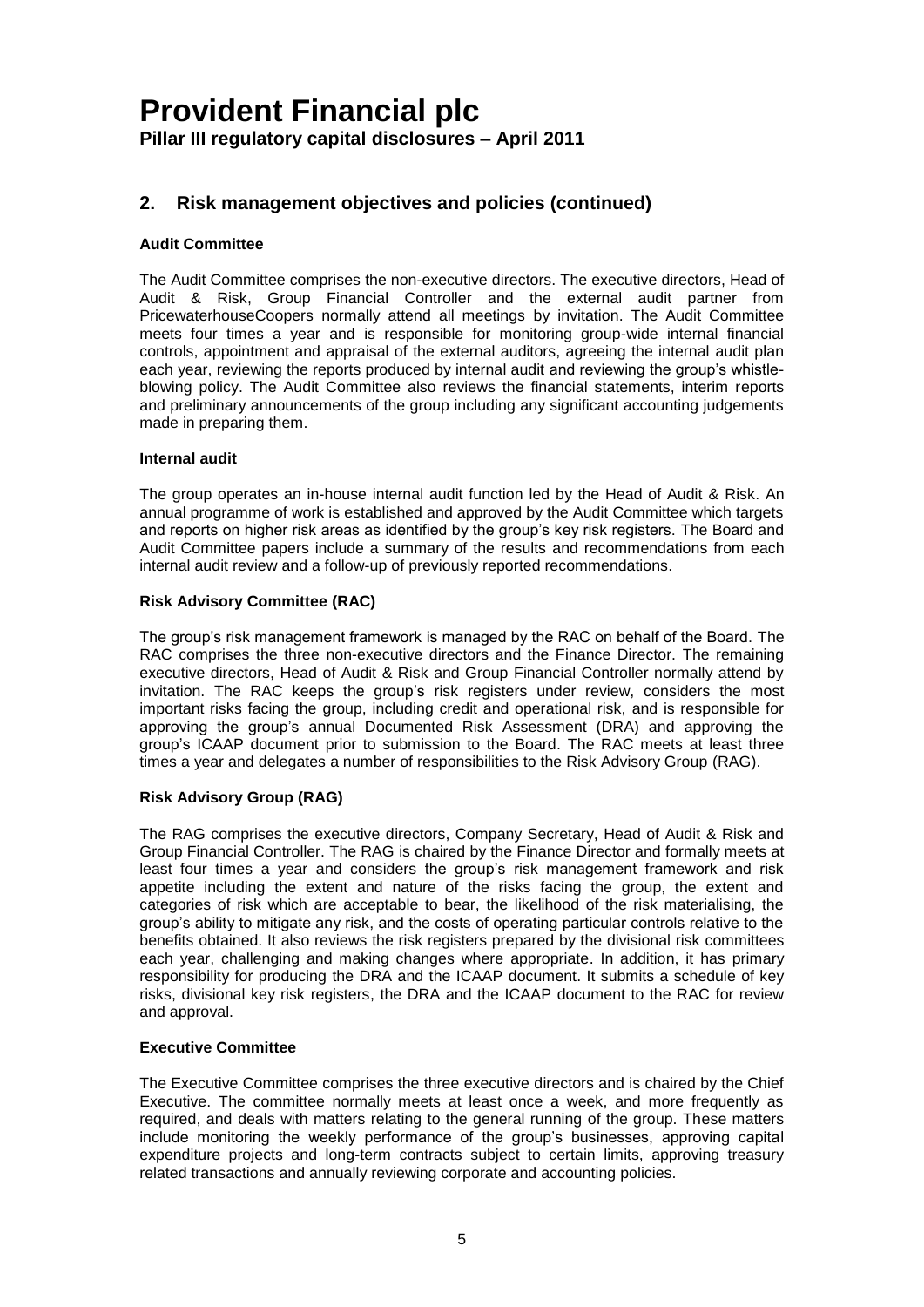#### **2. Risk management objectives and policies (continued)**

#### **Treasury Committee**

The Treasury Committee is chaired by the Finance Director and comprises the heads of finance, treasury and tax within the group. The Treasury Committee manages the treasury activities of the group and meets at least six times a year. The Treasury Committee is not a formal sub-committee of the Board but regularly reports to the Board on compliance with treasury policies and other treasury matters. The Treasury Committee is also responsible for monitoring the group's capital adequacy and liquidity positions.

#### **Finance Forum**

The Finance Forum is chaired by the Finance Director and comprises the heads of finance, audit and risk, treasury, tax and legal within the group. The role of the Finance Forum is to monitor and discuss accounting and internal control issues, trading performance, tax and investor relations matters. The Finance Forum meets at least six times a year in conjunction with the Treasury Committee.

#### **Divisional Boards**

The group has two divisional Boards: CCD and Vanquis Bank. Each divisional Board is responsible for the day-to-day operations of their division. The divisional Boards have implemented various controls to mitigate the risks specific to their business.

#### **Divisional control processes**

The divisions have a number of important controls to manage risk as follows:

#### CCD

In addition to the control from the divisional Board and those group-wide controls set out above, the most significant divisional controls within CCD are as follows:

- *Project Governance* A governance framework to oversee significant business projects.
- *Risk, Governance and Compliance Committee (RGCC)* Responsible for the management and reporting of risk within CCD and for updating the divisional risk register on at least a quarterly basis.
- *Risk management function*  Supports the RGCC in the identification and management of risks.
- *Credit and Consumer Portfolio Management Committee*  Determines credit policy and monitors credit performance.
- *Field risk* Responsible for the detection of fraud in the field operations.
- *Compliance function* Responsible for assessing compliance with applicable laws and regulations.
- *Hierarchy of field structure* Well-established hierarchical structure to manage and control the field workforce.
- Field Audit Responsible for the auditing of the field network covering all locations on a 3 year cycle.

#### Vanquis Bank

As a regulated entity with a banking license, Vanquis Bank replicates a number of the internal control and risk management processes typically only held at a group level in many organisations. In addition to the group-wide controls set out above, the most significant controls within Vanquis Bank are as follows: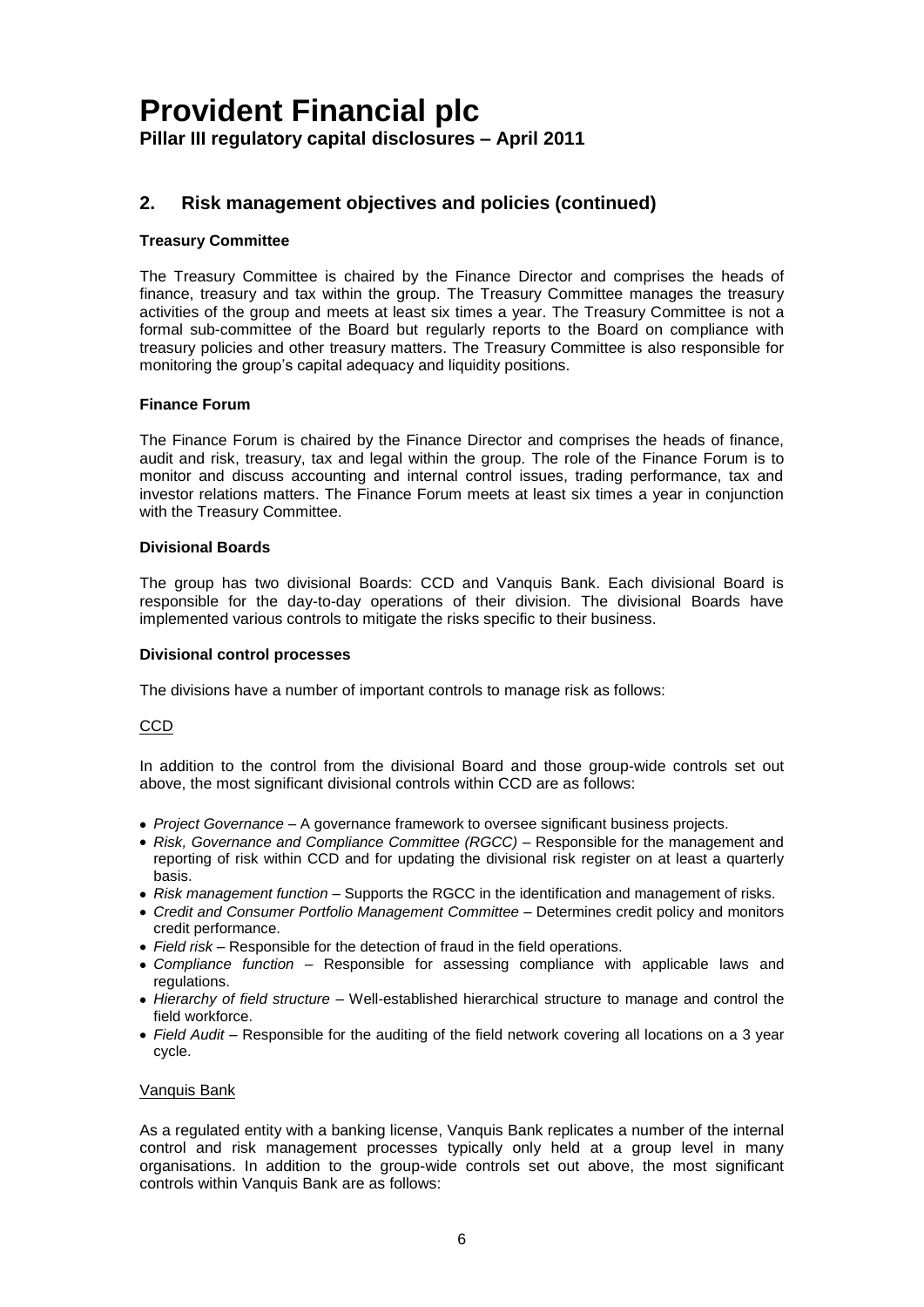**Pillar III regulatory capital disclosures – April 2011**

#### **2. Risk management objectives and policies (continued)**

- *Project Governance*  An Executive sign-off committee to oversee project justification and execution.
- *Audit Committee* Separate from the group Audit Committee and chaired by an independent non-executive director.
- *Risk Committee* Responsible for the management and reporting of risk and for updating the divisional risk register on at least a quarterly basis. Chaired by an independent nonexecutive director.
- *Treasury Committee* Responsible for the day-to-day monitoring of liquidity and capital requirements.
- *Risk management function*  Supports the Risk Committee in the identification and management of risk.
- *Credit Committee*  Determines credit policy and monitors credit performance.
- *Risk identification and controls self-assessment framework*  Ongoing self-assessment of control effectiveness against identified risks facing each business area.
- *Compliance Committee*  Responsible for compliance and Treating Customers Fairly (TCF) and chaired by an independent non-executive director.
- *Compliance function* Responsible for assessing compliance with applicable laws and regulations.
- *In-house reviews* An internal audit function which performs specific Vanquis Bank audit reviews and works with the group internal audit function in determining risk areas for review.
- *Early warning bulletin* A pre-determined process to escalate potential business issues throughout the business.

#### **Budget process**

Each division produces a formal budget in November each year covering the current year outturn, the budget for the following year and the forecast for the four subsequent years. The budgets are fully aligned to the group's strategy. Each division presents its budget to the executive directors before the budgets are consolidated and submitted to the Board for approval at the December Board meeting. A formal budget update is performed in May of the following year which is submitted for approval at the June Board meeting.

#### **Monthly management accounts**

Monthly management accounts are prepared comparing actual trading results by division to budget and the prior year. Capital adequacy, funding, banking covenants and economic trends are also reported monthly. A rolling forecast of the full year out-turn is produced as part of the management accounts pack. Management accounts are distributed to the executive directors and senior members of the management team on a monthly basis and are distributed to the Board for each Board meeting.

#### **Corporate policy manual**

The group has a corporate policy manual which is fully aligned with the group's risk management framework and risk appetite and sets out authority levels within the group. Divisional Boards are required to confirm compliance with these policies on a twice yearly basis and outline any areas of non-compliance during the year.

#### **Business continuity planning**

Each division is responsible for preparing, maintaining and testing its own business continuity plans and ensuring that their plans are fit for purpose within the framework and strategy agreed by the RAG.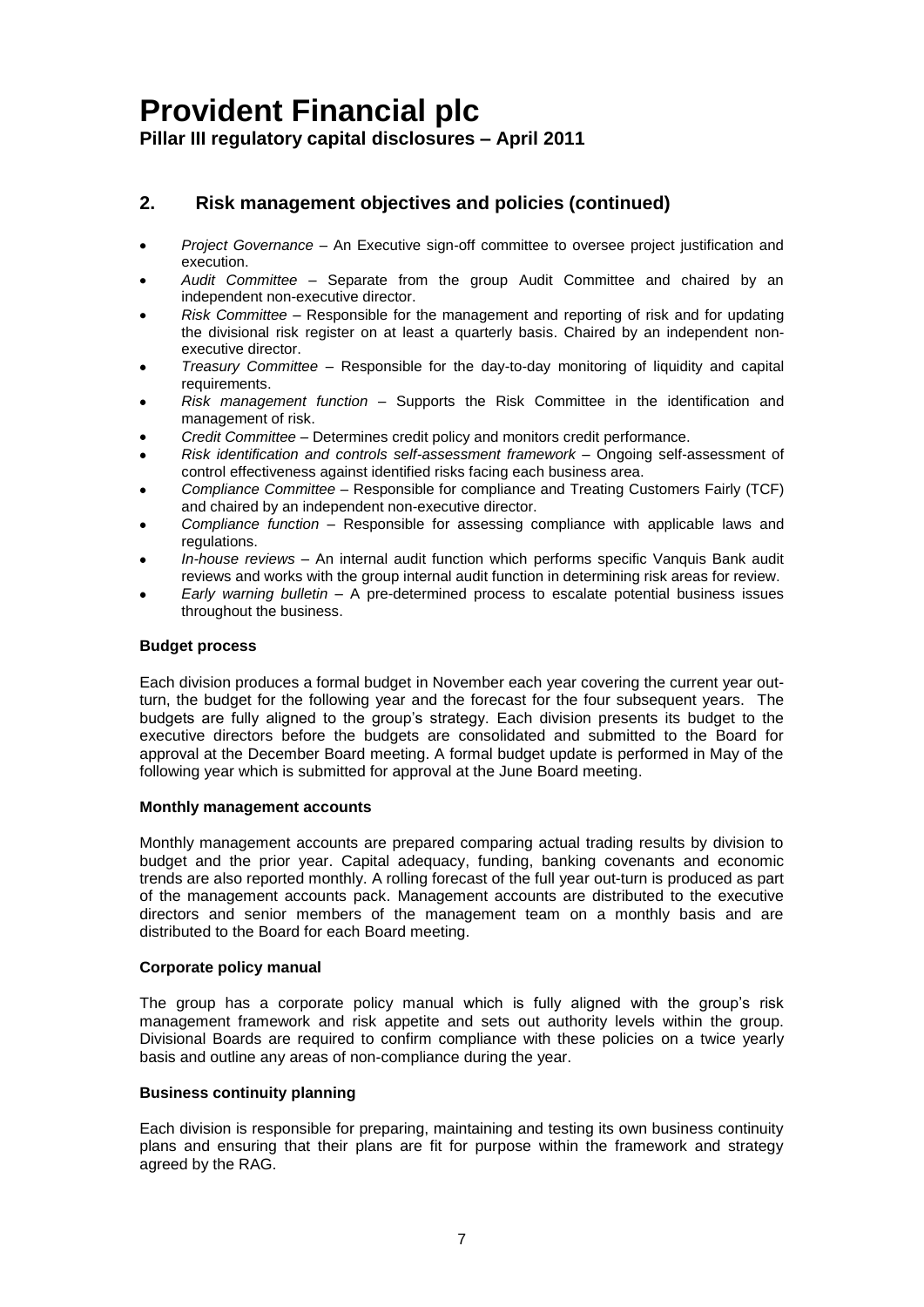**Pillar III regulatory capital disclosures – April 2011**

#### **2. Risk management objectives and policies (continued)**

#### **2.4 Key risks faced by the group**

In the course of its business, the group is exposed to a wide range of risks. For the purposes of undertaking the ICAAP, the group's risks are categorised into the group's risk universe categories which are:

- Credit risk;
- Business/strategic risk;  $\bullet$
- Operational risk;
- Financial risk; and
- Regulatory risk.

As part of the ICAAP process, the group's risk universe categories are mapped to the FSA's GENPRU 1.2.30 risk classes to ensure that all GENPRU risk categories have been considered.

The definition of these risks and the associated controls and procedures in place to mitigate the risks are as follows:

#### **2.4.1 Credit risk**

Credit risk is the risk that the group will suffer loss in the event of a default by a customer or bank counterparty. A default occurs when the customer or bank fails to honour repayments as they fall due. Customer defaults in the non-standard credit market are typically higher than in more mainstream markets. In addition, current economic conditions remain difficult which has led to pressure on customer incomes and increased levels of unemployment and underemployment.

#### **CCD**

Credit risk within CCD is managed by the CCD Credit and Consumer Portfolio Management Committee (CCPMC)*.* The CCPMC comprises the CCD Managing Director, Finance Director, Value Management Director, Head of Value Management, and Head of Business Risk and is responsible for approving product criteria and pricing. All changes to lending policy must be approved by the CCD CCPMC, which meets at least every two months.

Credit risk is managed using a combination of lending policy criteria, credit scoring (including behavioural scoring), policy rules, individual lending approval limits, central underwriting, and a home visit to make a decision on applications for credit.

The Home Credit business is uniquely placed to manage impairment through challenging economic conditions. The loans offered by Home Credit are short-term, typically a contractual period of around a year, with an average value of around £400. The loans are underwritten in the home by an agent with emphasis placed on any previous lending experience with the customer and the Home Credit agent's assessment of the credit risk based on a completed application form and the home visit. Once a loan has been made, the agent visits the customer weekly to collect payment. The agent is well placed to identify signs of strain on a customer's income and can moderate lending accordingly. Equally, the regular contact and professional relationship that the agent has with the customer allows them to manage customers' repayments effectively even when the household budget is tight. This can be in the form of taking part payments, allowing missed payments or occasionally restructuring the debt in order to maximise cash collections.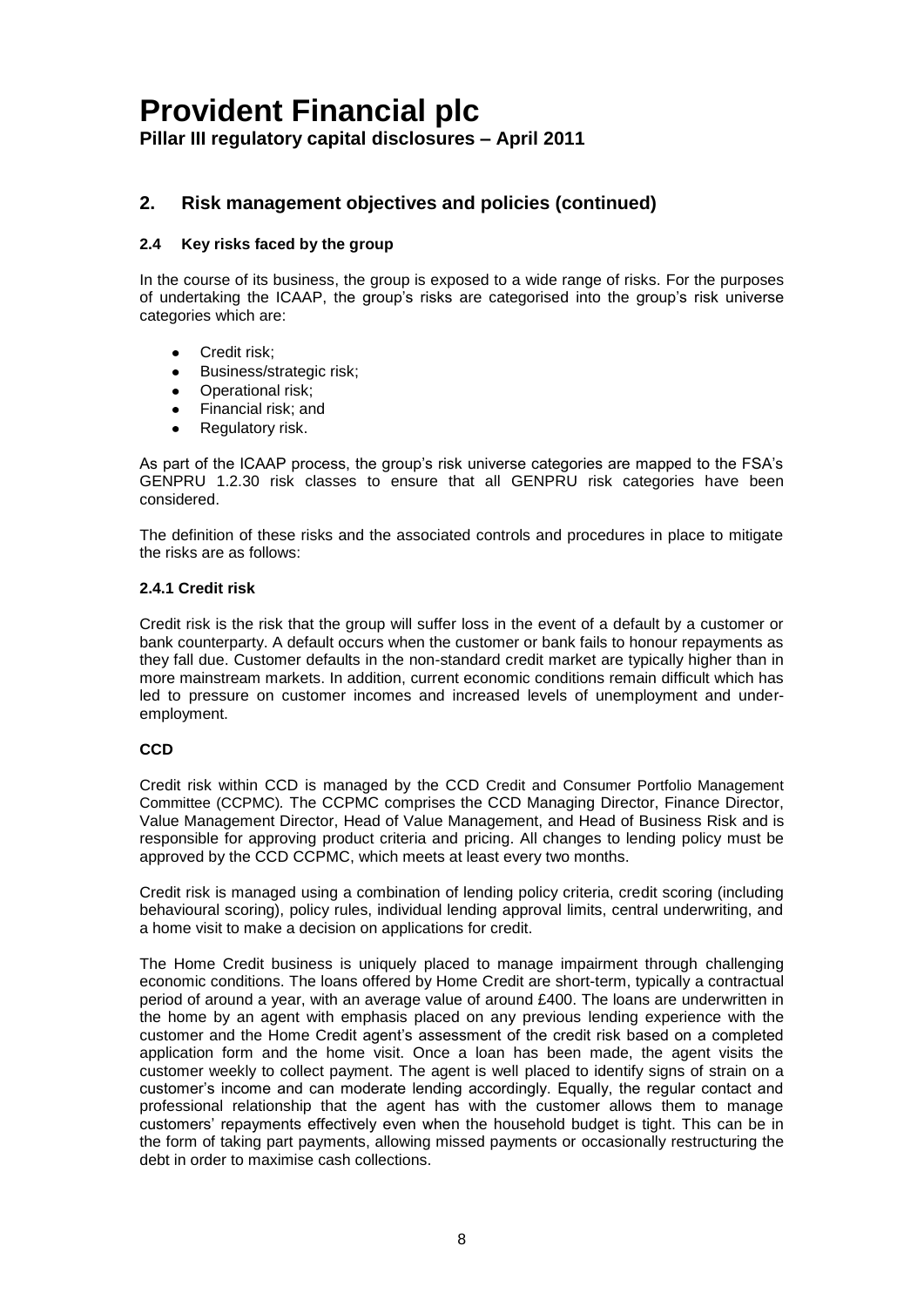#### **2. Risk management objectives and policies (continued)**

Agents are paid commission for what they collect and not for what they lend so their primary focus is on ensuring loans are affordable at the point of issue and then on collecting cash. Affordability is reassessed by the agent each time an existing customer is re-served, or not as the case may be. This normally takes place within 12 months of the previous loan because of the short-term nature of the product.

Home Credit also provides direct repayment loans to existing or previous paid up customers with whom Home Credit already has/had a good relationship. These loans are an extension of the weekly collected home credit model and involve an initial agent visit and branch/central underwriting with repayments collected through standing order. The emphasis is placed on employment and residential history, credit bureau reports, bank statements, salary slips, disposable income calculations, and the home visit.

Behavioural scoring is used in Home Credit to support further lending decisions. An assessment of the credit risk of the customer is determined, based on the performance of the customer over the past 30 weeks. This risk assessment is used to set a lending limit for each customer (which could be zero). The Home Credit agent will combine their knowledge of the customer with the information from the behavioural scoring system in making a lending decision.

Arrears management within CCD is a combination of central letters, central telephony, and arrears activity undertaken by field management. This will often involve a home visit to discuss the customer's reasons for non-payment and to agree a resolution.

Weekly and monthly monitoring is undertaken by two departments: Credit Management and Portfolio Analysis & Forecasting. Monitoring occurs at both the product portfolio level and at field management level. Any significant departures from expected performance, together with the reason for departure, are reported to the CCD Credit Committee for it to determine the appropriate action.

#### **Vanquis Bank**

Oversight of Vanquis Bank credit risk is managed by the Vanquis Bank Credit Committee which comprises the Managing Director, Commercial Director and the Directors of Finance, Credit and Operations and meets at least quarterly. The Credit Committee manages all credit risks of Vanquis Bank, specifically to ensure that the approach to lending is within sound risk and financial parameters and that key metrics are reviewed to ensure compliance to policy.

A customer's risk profile and credit line is evaluated at the point of application and at various times during the agreement. Credit lines can go up as well as down according to the latest risk assessment. Initial credit limits are low, typically £250.

Vanquis Bank has developed a bespoke set of scorecards and policy rules to assess an individual's default risk and their ability to manage a specific credit line. The scorecards have been developed using the actual payment performance history of customers, and are a reflection of the applicant's likely default risk.

For applications from new customers, the scorecards incorporate data from the applicant, such as income and employment, and data from external credit bureaus. The credit bureau reports a history of the applicant's payment performance with other lenders' credit products. This data is combined to provide an overall risk assessment.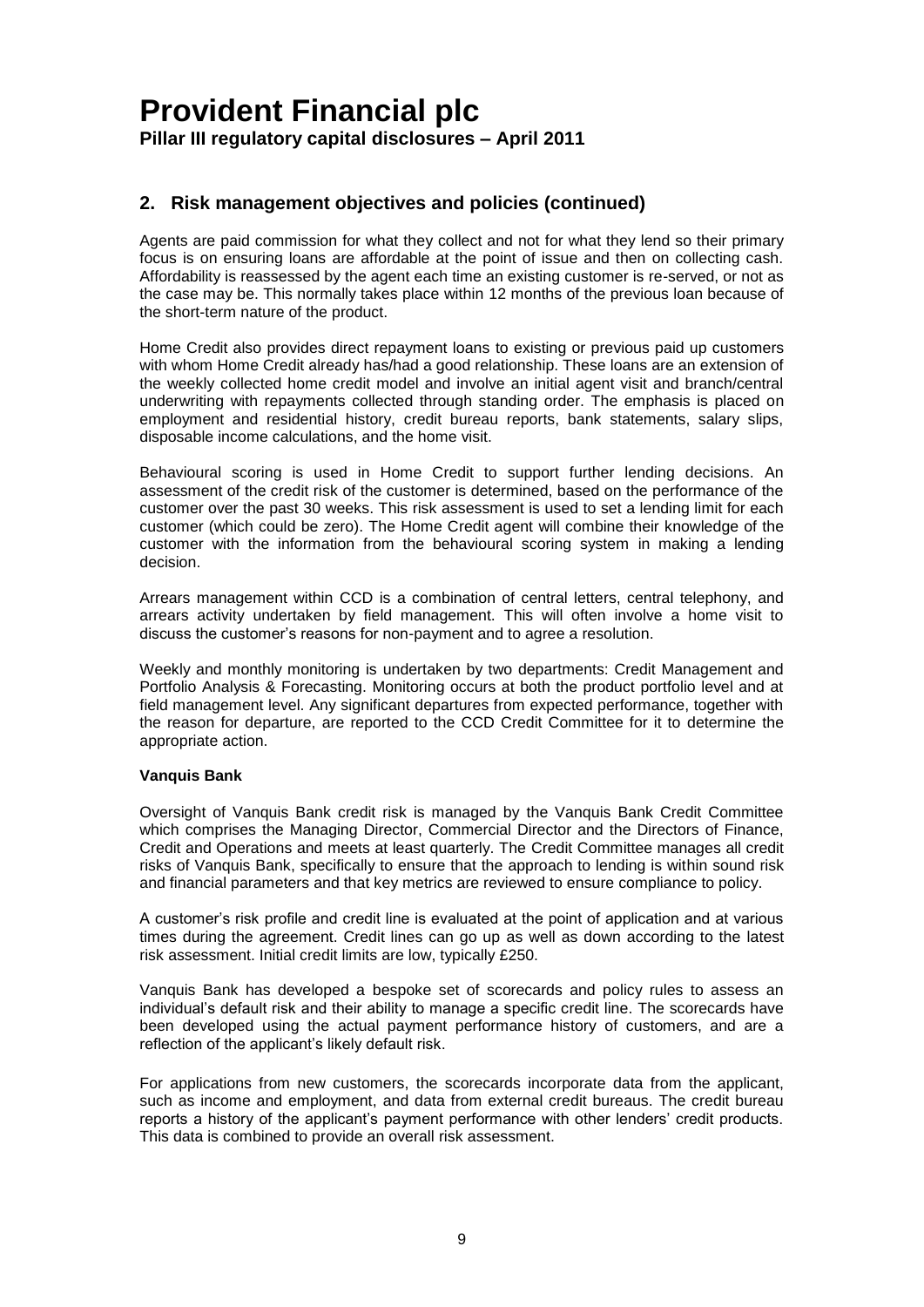#### **2. Risk management objectives and policies (continued)**

For existing customers, the scorecards also incorporate data on actual payment performance and product utilisation and take data from an external credit bureau each month to refresh customers' payment performance position with other lenders. As a result, the customer's latest performance across all their UK lending is incorporated into credit line management decisions each month.

Arrears management is a combination of central letters, inbound and outbound telephony and outsourced Debt Collection Agency activities. Vanquis Bank attempts to make contact with the customer to discuss the reasons for non-payment and specific strategies are employed to support the customer in recovering to a good standing.

Daily and monthly monitoring of portfolio KPIs is undertaken. Any significant departures from expected performance, together with the reason for departure, are reported to the divisional Board and the Vanquis Bank Credit Committee to take the appropriate action.

#### **Bank counterparties**

Counterparty credit risk arises as a result of cash deposits placed with banks and the use of derivative financial instruments with banks and other financial institutions which are used to hedge both interest rate and foreign exchange risk (see also 2.4.4).

Counterparty credit risk is managed by the group's Treasury Committee and is governed by a Board approved counterparty policy which ensures that the group's cash deposits and derivative financial instruments are only made with high quality counterparties with the level of permitted exposure to a counterparty firmly linked to the strength of its credit rating. In addition, there is a maximum exposure limit for all institutions, regardless of credit rating. This is linked to the group's regulatory capital base and is in line with the group's regulatory reporting requirements on large exposures to the FSA.

#### **2.4.2 Business/strategic risk**

The group's business/strategic risk category comprises reputational risk, business risk, market risk and concentration risk. Risk descriptions together with the key controls in place to mitigate the risks are set out below:

#### **Reputational risk**

Reputational risk is the risk that an event or circumstance could adversely impact the group's reputation. Operating in the non-standard market leads to greater scrutiny of the group's activities and any adverse publicity from the activities of legislators, pressure group and the media could potentially have a detrimental impact on the group's sales and collections activities. In particular, media and pressure group activity can increase during an economic downturn or when the group is performing well.

Reputational risk is managed in a number of ways. At group level there is a dedicated team and established procedures for dealing with media issues. In Vanquis Bank, a Compliance Committee oversees the application of the FSA's TCF regime. In addition, a pro-active communication programme to foster a better understanding of the group's products is coordinated at a group level.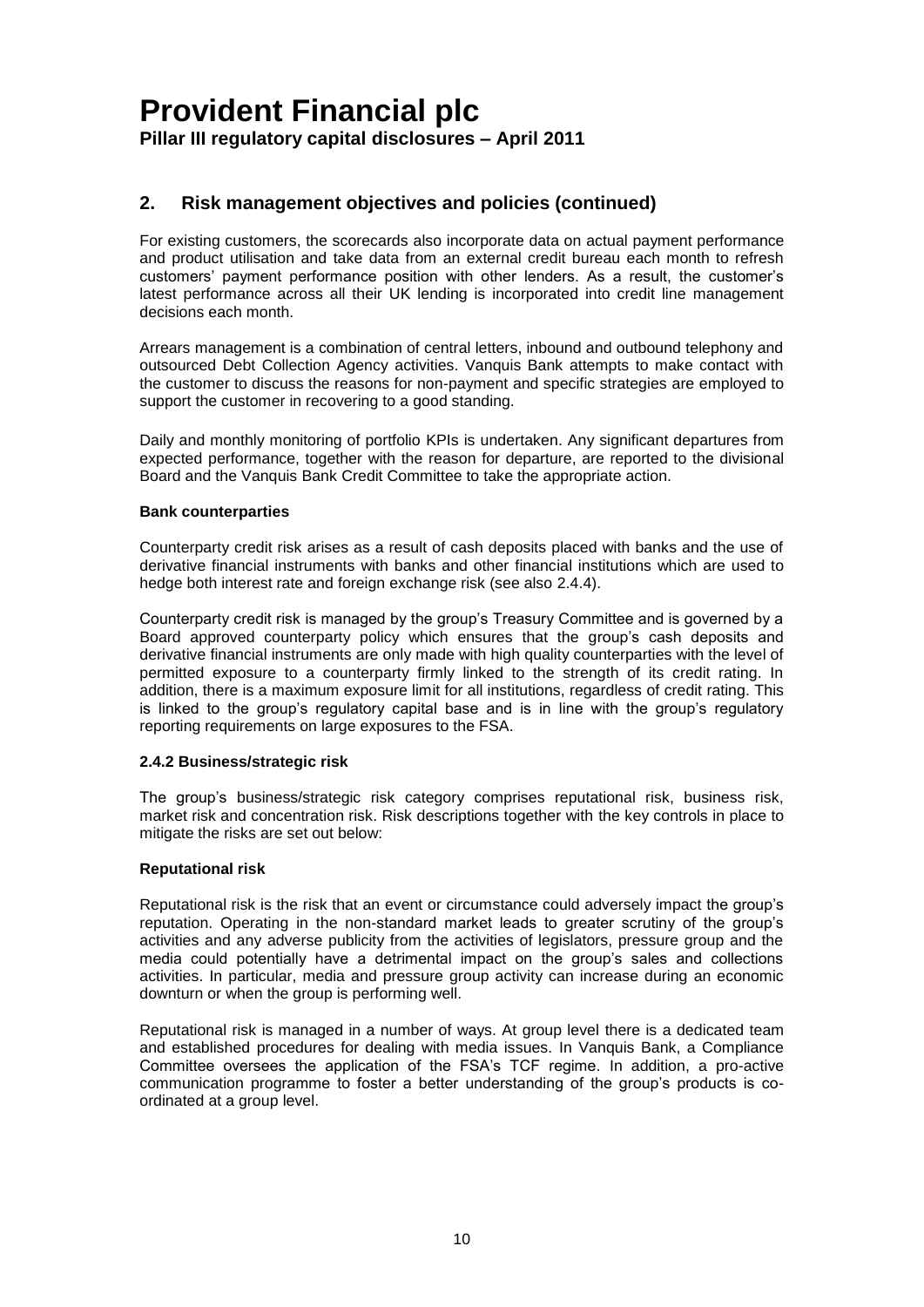#### **2. Risk management objectives and policies (continued)**

Both divisions regularly conduct customer satisfaction surveys to ensure that customer's needs are being met and that customers are satisfied with the service they are receiving. Customer satisfaction in the Home Credit business is 91% (2009: 94%) and in Vanquis Bank is 84% (2009: 86%).

Continued investment in a group co-ordinated community programme helps to foster good relations with customers and the areas in which they live.

#### **Business risk**

Business risk is the risk of loss arising from the failure of the group's strategy or management actions over the planning horizon.

The group has developed a clear strategy to grow the business by focusing on being the leading lender to the c.10 million people in the UK who make up the non-standard market. To deliver the strategy the group aims to grow its existing businesses in a controlled manner by developing new distribution channels; developing or acquiring new products and services to meet the changing needs of customers; and enhancing business processes to ensure that the group remains efficient and competitive.

The business risk associated with failure to deliver the group strategy is mitigated by a number of actions:

- The Board has an annual off-site planning conference to discuss strategy, performance and business opportunities;
- The group has a Director of Corporate Strategy whose role is to develop corporate strategy, identify strategic opportunities and monitor the strategy and performance of direct, indirect and potential competitors and partners;
- New products or processes are supported by a detailed business plan and are thoroughly tested and assessed prior to formal roll-out;
- Customer surveys performed by third parties are used regularly to assess customer demographics, attitudes and needs;
- There is wide ranging monitoring of competitor product offers, pricing levels and strategic and operational actions;
- There is a programme management function and process that oversees and controls major change efforts in the business to ensure that they align with strategic priorities; and
- A management accounts and budgeting process is in place to monitor actual performance against targets, including strategic and operational reporting.

#### **Market risk**

Market risk under Pillar I is the risk of loss due to adverse market movements caused by active trading positions taken in interest rates, foreign exchange markets, bonds and equities.

The group's policies do not permit it to undertake trading positions or trading books and accordingly the group is not therefore subject to market risk under Pillar I.

#### **Concentration risk**

Concentration risk is the risk arising from the lack of diversification in the group's business either geographical, demographic or by product.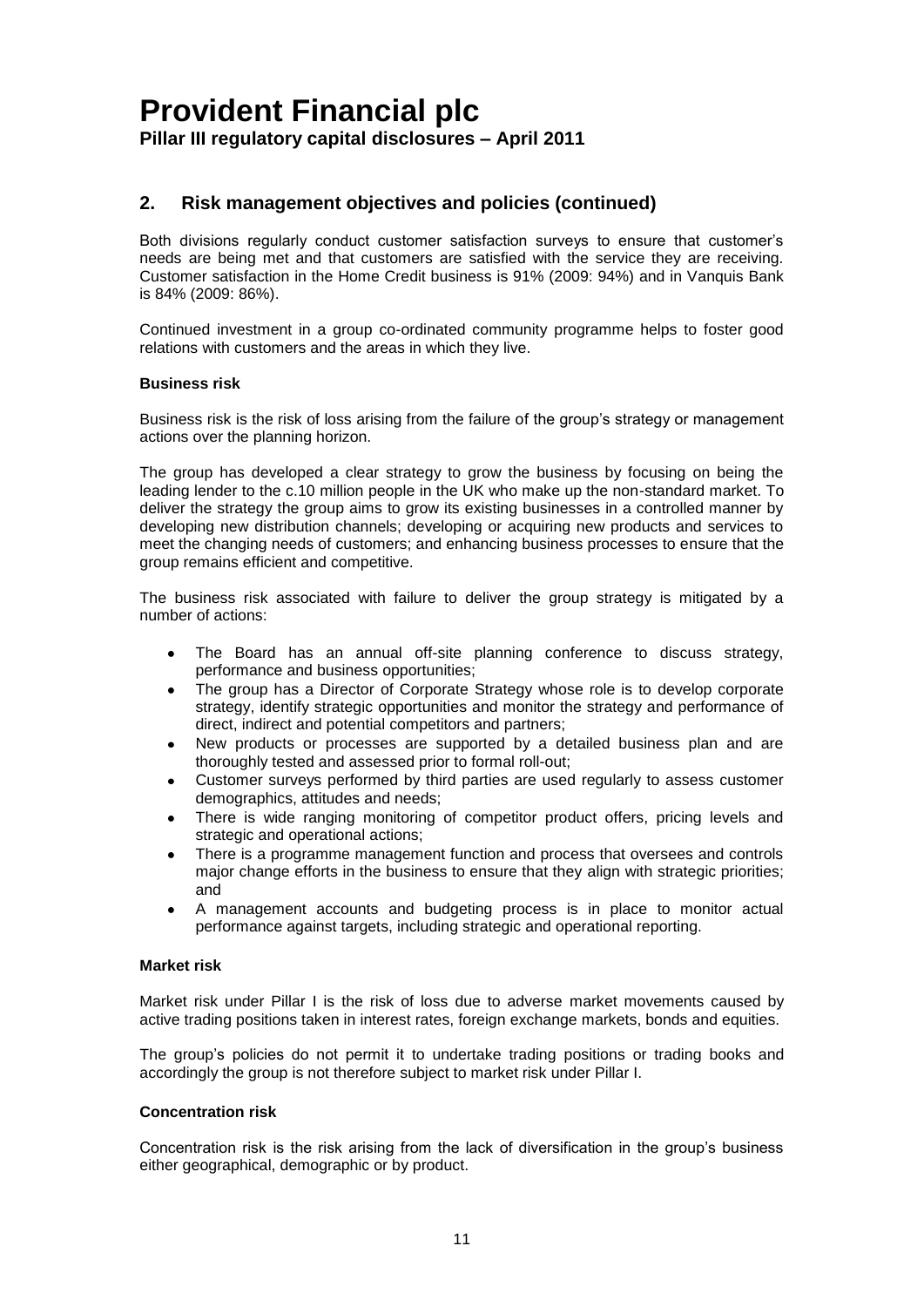#### **2. Risk management objectives and policies (continued)**

The group's operations are concentrated wholly in the non-standard consumer credit market in the UK and Republic of Ireland which may indicate concentration risk. However, the group's customer base is well diversified throughout the UK and the Republic of Ireland and is not concentrated in a particular region. In addition, the group offers a number of different products within CCD in addition to the Vanquis Bank credit card to ensure that there is not an over reliance on a particular product.

#### **2.4.3 Operational risk**

Operational risk is the risk of loss resulting from inadequate or failed internal processes, people and systems.

The group manages operational risk as part of the risk management process which is overseen by the RAC. Each division has the responsibility for putting in place appropriate controls to mitigate operational and other risks. Both CCD and Vanquis Bank operate their own risk functions whose responsibility it is to monitor operational risks at a divisional level, monitor the controls in place to mitigate those risks and determine the likelihood, value and impact of the risks. Regular reporting of all risks, including operational risk, is presented to the divisional boards and to the RAG on a quarterly basis by means of updated risk registers.

The principal operational risks and the key controls in place to mitigate those risks are as follows:

**IT systems** - Like any other financial services organisation, the group's divisions rely  $\bullet$ on the effective and efficient use of IT systems. IT is managed on a divisional basis by experienced management teams with the use of third party contractors and consultants where necessary. Vanquis Bank is reliant on a third party provider (FDI) for its core IT platform, and IT systems in Home Credit are hosted by an external third party provider (Node4).

The group has disaster recovery procedures and policies in place which are designed to allow the group to continue trading in the event of such a disaster. These policies and procedures are tested on a regular basis.

Significant changes to IT systems are managed by dedicated project teams in each division. This ensures that specialist resource is utilised to plan, test and deliver new systems enabling other resources to continue with business as usual activities.

- **Health and safety**  Agents in Home Credit are required to carry cash to operate as agents. The health and safety of employees and agents is a key concern for the group. As a result, the group invests a considerable amount of time ensuring staff are safety conscious. It also assists agents to ensure that they are safety aware. Induction sessions and regular updates are provided on safety awareness and safety awareness weeks form part of the annual calendar.
- **Fraud**  The group can be the subject of fraud by customers, employees and agents. Both CCD and Vanquis Bank operate specialist departments to identify, investigate and report on fraudulent activity. Fraud reports are presented to the divisional boards and the group Audit Committee.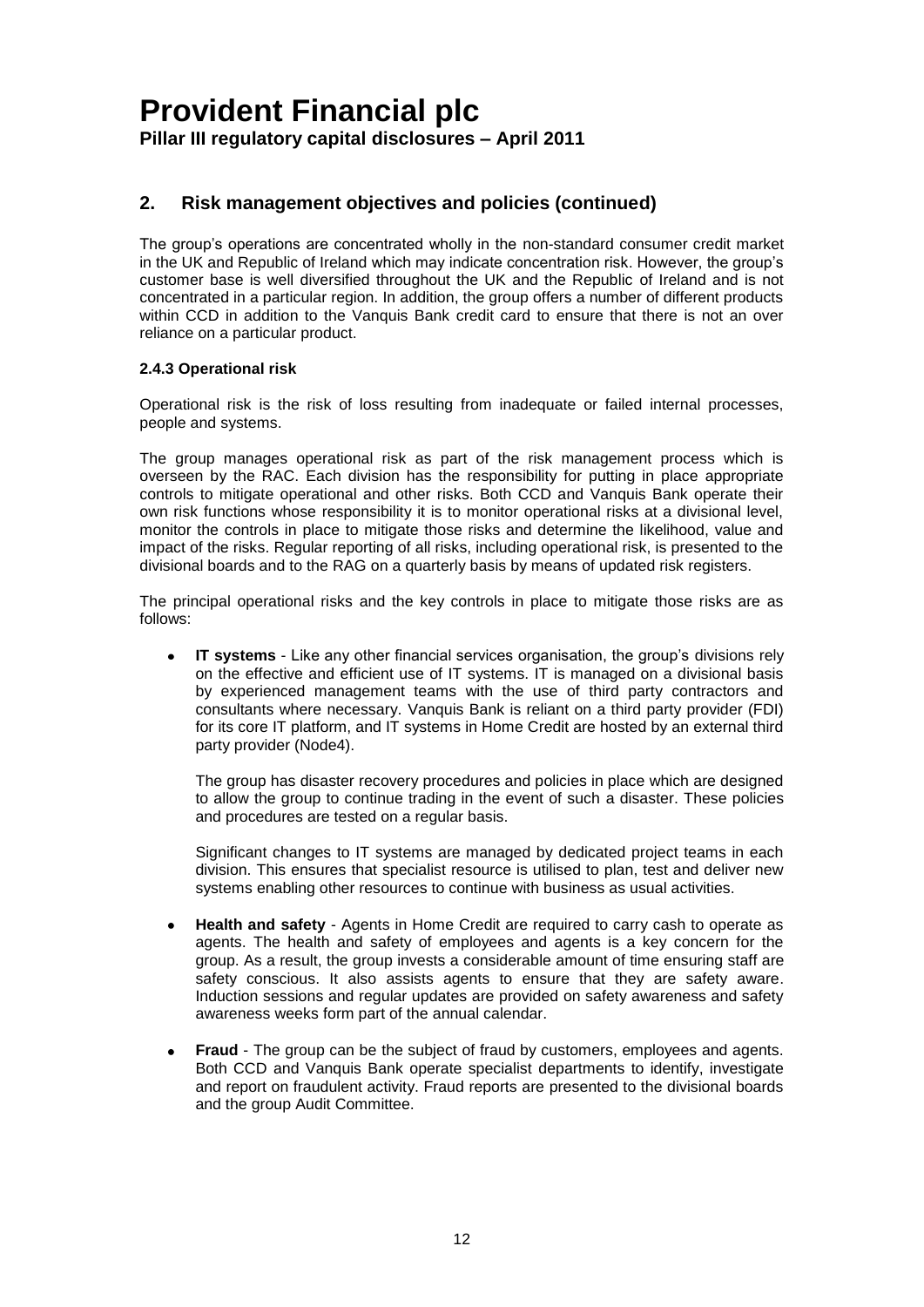#### **2. Risk management objectives and policies (continued)**

**Recruiting and retaining highly skilled management and staff** - The group is dependent on the executive directors and the senior management team to deliver the group's strategy. The group maintains effective recruitment, retention and succession planning strategies and monitors remuneration and incentive structures to ensure that they are appropriate and competitive. The group also ensures that there are training and development opportunities and effective staff communication throughout the business.

In addition to the above mitigating controls, the group also maintains a range of insurance policies to cover eventualities such as business interruption, loss of IT systems and crime.

#### **2.4.4 Financial risk**

Financial risk is the risk of financial loss, whether in the form of profit, cash or capital, due to inadequate financial controls and processes. The group's financial risk category comprises liquidity risk, tax risk, interest rate risk, foreign exchange risk and pension risk. Risk descriptions together with the key controls to mitigate these risks are set out below:

#### **Liquidity risk**

Liquidity risk is the risk that the group will have insufficient liquid resources available to fulfil its operational plans and/or meet its financial obligations as they fall due. Credit markets and economic conditions continue to be difficult making it more challenging to obtain funding. In addition, the group's credit rating has been adjusted from BBB+ with a stable outlook to BBB with a stable outlook reflecting rating agency concerns over companies with a reliance on wholesale funding in the current economic climate.

Liquidity risk is managed daily by the group's centralised treasury department through monitoring of expected cash flows in accordance with a Board approved group funding and liquidity policy. This process is monitored regularly by the Treasury Committee.

The group's funding and liquidity policy is designed to ensure that the group is able to continue to fund the growth of the business through its existing borrowing facilities. The group therefore maintains committed borrowing facilities in excess of expected borrowing requirements to ensure a significant and continuing headroom above forecast requirements at all times for at least the following 12 months.

The group is less exposed than mainstream lenders to liquidity risk as the loans issued by the Home Credit business, the group's largest business, are of a short-term duration (typically of around one year) whereas the group's borrowing facilities typically extend over a number of years.

As at 31 December 2010, the group's committed borrowing facilities had a weighted average maturity of 3.5 years (2009: 3.5 years) and the headroom on these facilities amounted to £184.7m (2009: £331.0m). The group has continued to diversify funding sources away from wholesale bank funding. A £25.2m retail bond was issued in April 2010, following the £250m senior bond issue in October 2009, and £128.5m of private placements were arranged in the first two months of 2011. Headroom on committed borrowing facilities increased to over £370m at the end of February 2011, which is earmarked to meet contractual debt maturities totalling £345m prior to March 2012. On 31 March 2011, the group successfully issued a second retail bond amounting to £50m. At the same date, the weighted average maturity of borrowing facilities was 3.8 years.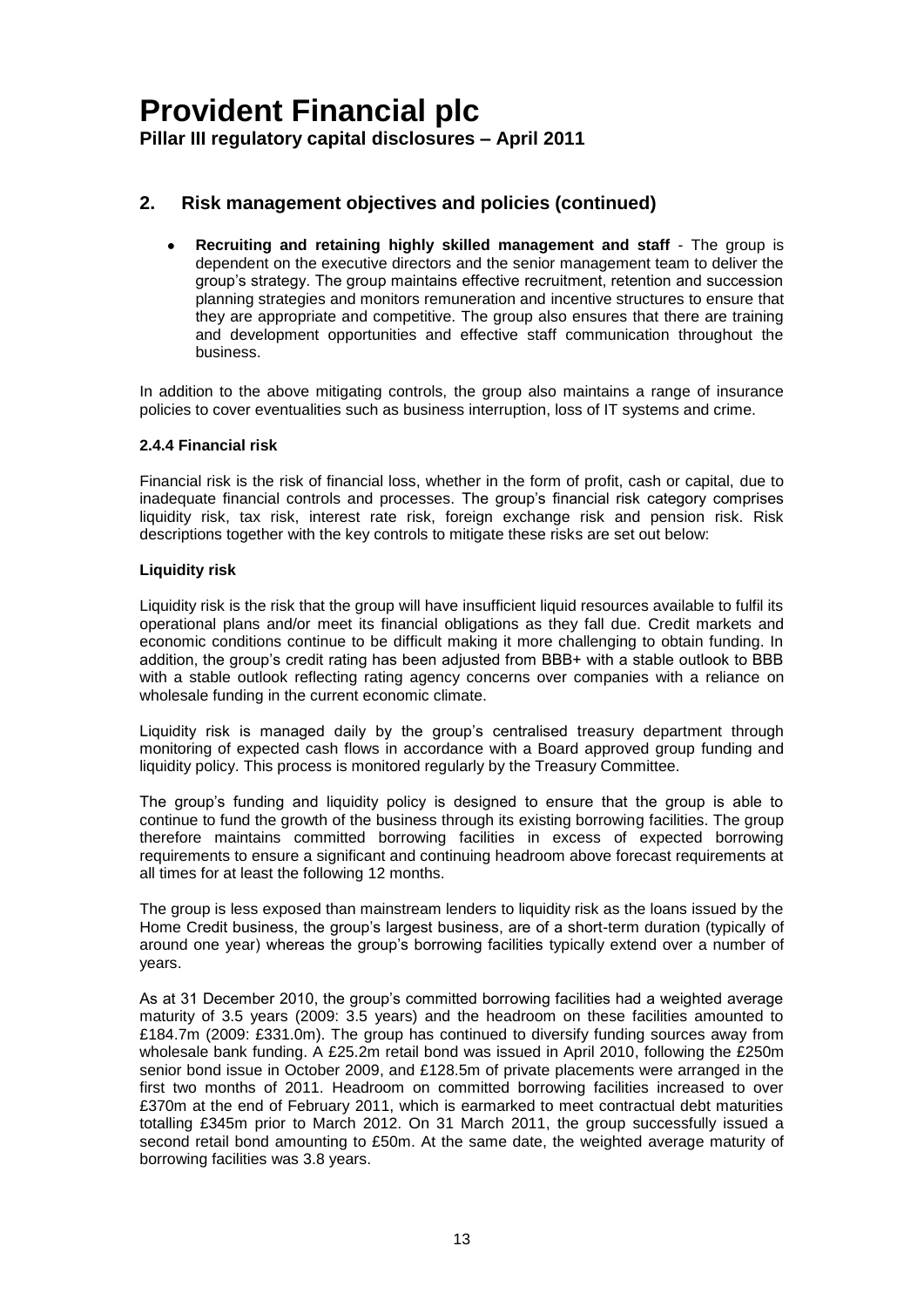#### **2. Risk management objectives and policies (continued)**

As at 31 December 2010, the liquid assets buffer amounted to £10.0m (2009: £nil). The amount of the liquid assets buffer required to be held is based on Vanquis Bank's undrawn credit card commitments and has been calculated in accordance with the FSA's transitional arrangements.

#### **Tax risk**

Tax risk is the risk of loss arising from changes in tax legislation or practice.

The group has a Board approved tax strategy. The group's overall tax risks are managed by an in-house tax team who are responsible for managing the group's tax affairs. In addition, advice from external professional advisors is sought for all material transactions and, where possible, tax treatments are agreed in advance with any relevant authorities.

The group's in-house tax team works closely with external advisors on key corporate and indirect tax matters, including the self-employed status of agents.

#### **Interest rate risk**

Interest rate risk is the risk that a change in external interest rates leads to an increase in the group's cost of borrowing.

Compared to other lenders, the group's interest cost is a relatively small part of the group's cost base, representing only 9.6% of total costs in the year ended 31 December 2010.

The group's exposure to movements in interest rates is monitored by the Treasury Committee and is governed by a Board approved interest rate hedging policy, which forms part of the group's treasury policies.

The group seeks to limit the net exposure to changes in sterling interest rates. This is achieved through a combination of issuing fixed-rate debt and by the use of derivative financial instruments such as interest rate swaps.

#### **Foreign exchange rate risk**

Foreign exchange risk is the risk that a change in foreign currency exchange rates leads to a reduction in profits or equity.

The group's exposure to movements in foreign exchange rates is monitored by the Treasury Committee and is governed by a Board approved currency risk management policy which forms part of the group's treasury policies.

The group's exposures to foreign exchange risk mainly arise from: (i) the issuance of US dollar loan notes, which are fully hedged into sterling through the use of cross-currency swaps; and (ii) the Home Credit operations in the Republic of Ireland, which are hedged by matching euro denominated net assets with euro denominated borrowings as closely as practicable.

#### **Pension risk**

Pension risk is the risk that there may be insufficient assets to meet the liabilities of the group's defined benefit pension scheme. Historically, the group operated a defined benefit pension scheme based on final salary.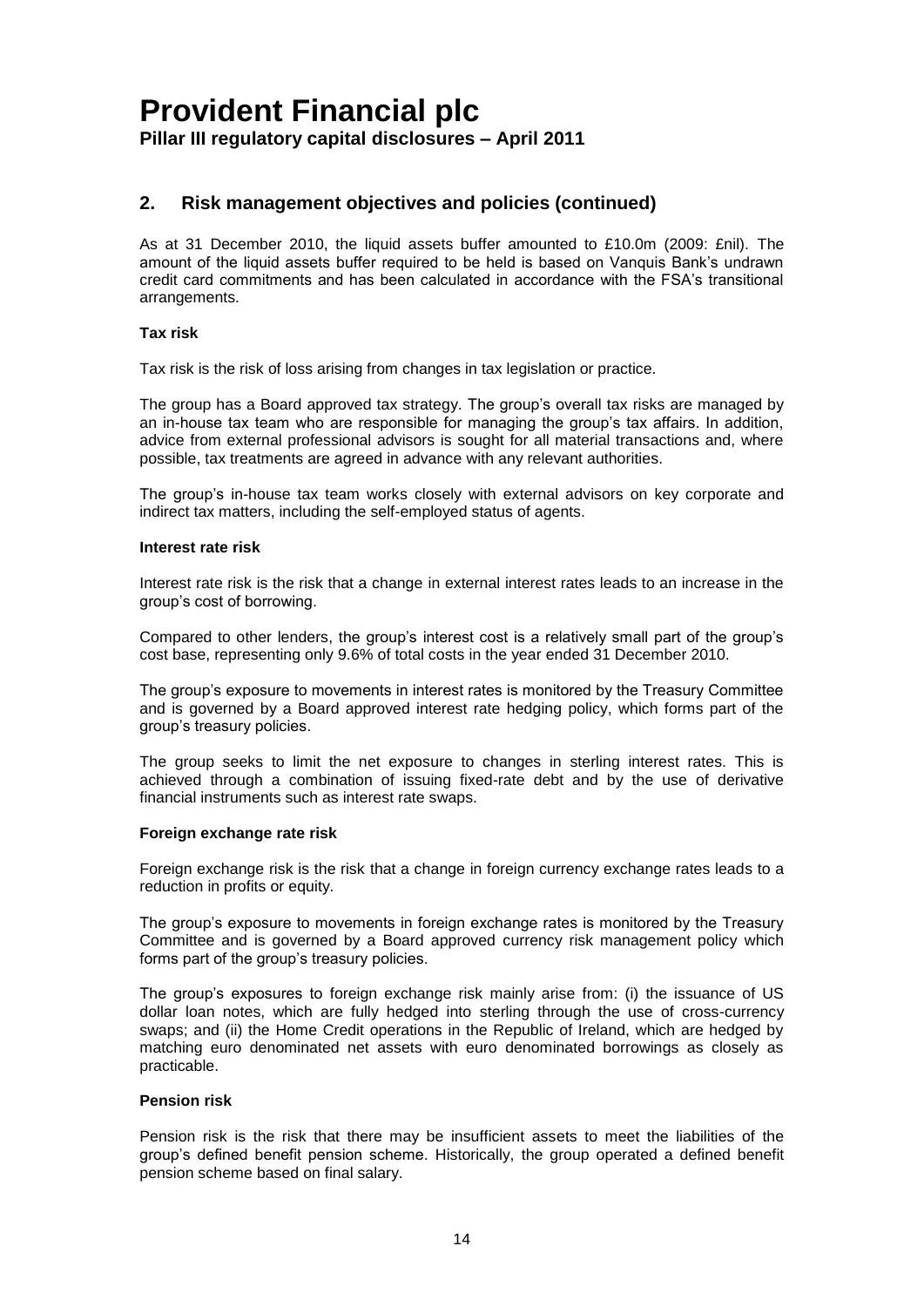#### **2. Risk management objectives and policies (continued)**

There is a risk that the liabilities within the scheme materially exceed the assets in the scheme due to changes in corporate bond yields, inflation, equity and bond returns and mortality rates. The current economic environment has led to volatile movements in equity markets and corporate bond yields. In addition, mortality rates in the UK continue to improve.

In order to mitigate the pension risk, the defined benefit pension scheme was substantially closed to new members joining the group after 1 January 2003. All new employees joining the group after 1 January 2003 are invited to join a stakeholder pension plan for which the group has no investment or mortality risk. In addition, during 2006, new pension arrangements were incorporated into the group's defined benefit scheme which gave active members the choice of (i) paying higher contributions into the scheme and retaining final salary benefits; or (ii) paying reduced contributions and joining the 'cash balance' section of the scheme. The aim of the new arrangements is to reduce the group's exposure to improving mortality rates. The scheme's investment strategy is to maintain a balance of assets between equities and bonds in order to reduce the risk of volatility in investment returns.

As at 31 December 2010, the group had a pension asset, calculated in accordance with IAS 19 'Employee benefits', of £41.0m (2009: £19.9m) on its balance sheet. The group, in conjunction with its advisors, continues to monitor investment strategy carefully.

#### **2.4.5 Regulatory risk**

Regulatory risk is the risk of loss arising from a breach of existing regulation or regulatory changes in the markets in which the group operates. The volatile economic environment of the last few years has resulted in a greater focus on regulation, and there has been an increase in the level of scrutiny placed upon lenders in the non-standard market. In particular, HM Treasury/Department for Business Innovation and Skills issued a call for evidence in connection with a review of consumer credit and insolvency, the findings of which are expected during 2011. The BASEL III regulatory regime for determining regulatory capital and liquidity requirements is to replace the current BASEL II regime in 2015.

The group's operations are subject to various forms of regulation originating from Europe, the UK and the Republic of Ireland. These regulations are subject to continual modification which could adversely affect the group's operations if they are not effectively anticipated and responded to. Changes to legislation could include the introduction of interest rate caps, changes to regulations on doorstep lending, more stringent consumer credit legislation or changes in the employment status of CCD's self-employed agents.

In order to effectively manage the risk associated with changing regulation, the group has a central in-house legal team which, working closely with the CCD and Vanquis Bank compliance functions, seeks to ensure that the group's operations are compliant with current legislation and manages the implementation of future changes to legislation. Expert third party legal advice is taken where necessary. Divisional compliance functions are in place which manage compliance and report to divisional boards. In addition, both directly and through its trade body, the Consumer Credit Association, the group aims to maintain a constructive level of dialogue with its regulators to ensure that its businesses are fully understood. The group has full and active participation in all relevant regulatory review and consultation process in the UK and EU.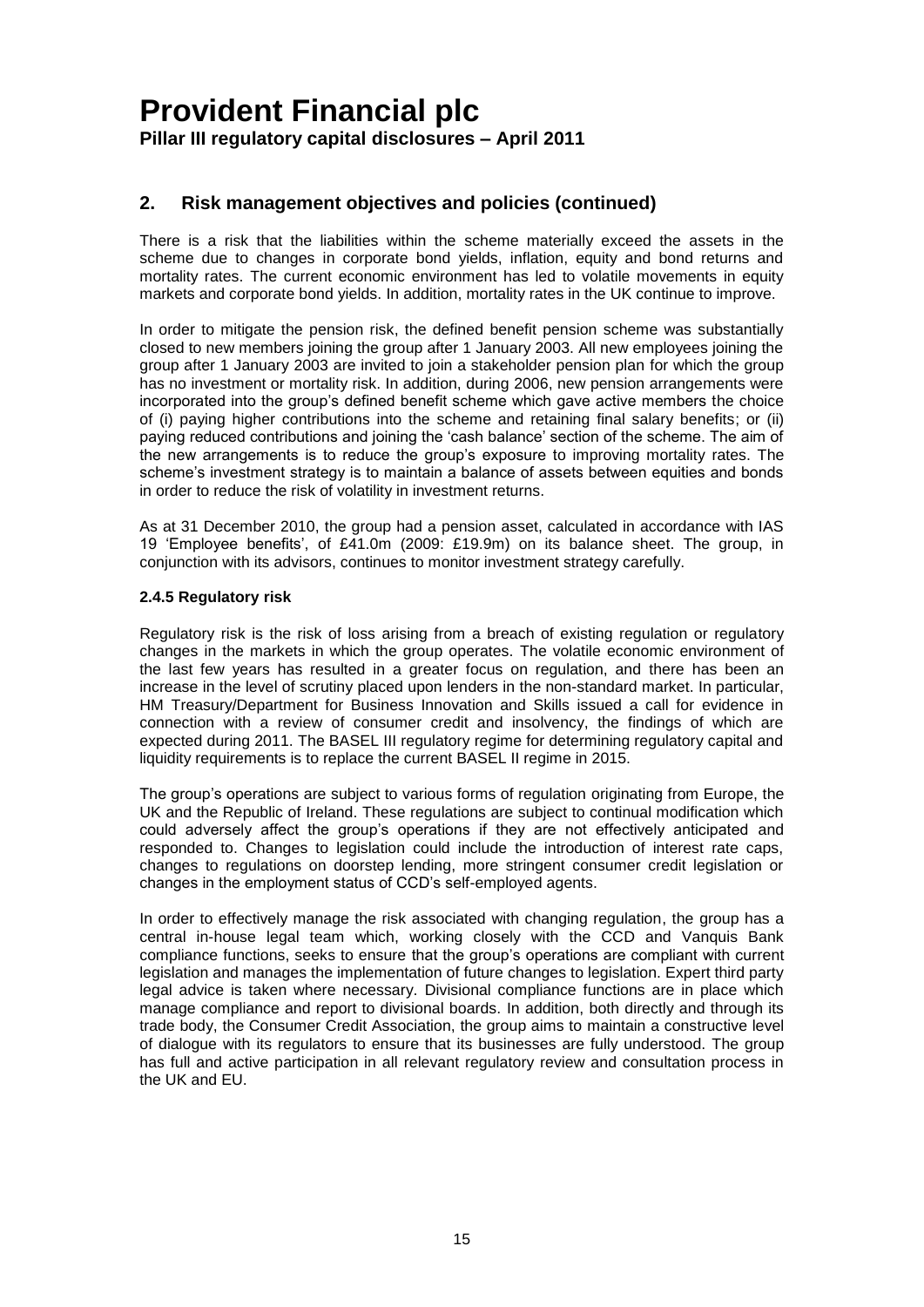**Pillar III regulatory capital disclosures – April 2011**

#### **3. Capital adequacy**

#### **3.1 Controls**

The group prudently manages its regulatory capital to ensure that it is always maintained at a sufficient level in excess of the ICG set by the FSA. The key controls in achieving this objective are:

- Monitoring the level of regulatory capital against the ICG on a monthly basis as part of the group's management accounts;
- Producing a rolling forecast, as part of the management accounts, projecting  $\bullet$ regulatory capital against the ICG for the remainder of the financial year;
- As part of the budget and budget update processes, forecasting regulatory capital for the following five years and comparing this to the group's ICG;
- Assessing the impact that strategic projects could have upon regulatory capital;
- Submitting regulatory capital reports to the FSA periodically; and
- Assessing the appropriateness of the ICG as part of the group's ICAAP process, including stress and scenario testing, and reporting to the FSA if it is no longer considered to be appropriate.

#### **3.2 Composition of regulatory capital resources**

The group's regulatory capital resources comprise tier 1 and a small amount of lower tier 2 capital. The table below sets out the composition of the group's regulatory capital resources as at 31 December 2010:

|                                                |             | 2010   | 2009   |
|------------------------------------------------|-------------|--------|--------|
|                                                | <b>Note</b> | £m     | £m     |
| Core tier 1 capital:                           |             |        |        |
| Called-up share capital                        |             | 28.1   | 27.9   |
| Share premium account                          |             | 144.0  | 142.4  |
| Retained earnings and other reserves           |             | 125.1  | 113.3  |
|                                                |             | 297.2  | 283.6  |
| Deductions from tier 1 capital:                |             |        |        |
| Intangible assets                              | 2           | (19.5) | (21.6) |
| Investment in own shares                       | 3           | (10.6) | (16.9) |
|                                                |             | (30.1) | (38.5) |
| Total tier 1 capital after deductions          |             | 267.1  | 245.1  |
| Tier 2 capital:                                |             |        |        |
| Lower tier 2 capital - Subordinated Ioan notes | 4           | 4.8    | 6.0    |
| Total regulatory capital resources             |             | 271.9  | 251.1  |

1. Retained earnings and other reserves for regulatory capital purposes represent the group's equity reserves, adjusted to exclude the group's pension asset, net of deferred tax, and fair value movements in respect of derivative financial instruments, net of deferred tax. The group's retained earnings and other reserves included in tier 1 regulatory capital can be reconciled to the amounts disclosed in the 2010 and 2009 financial statements as follows: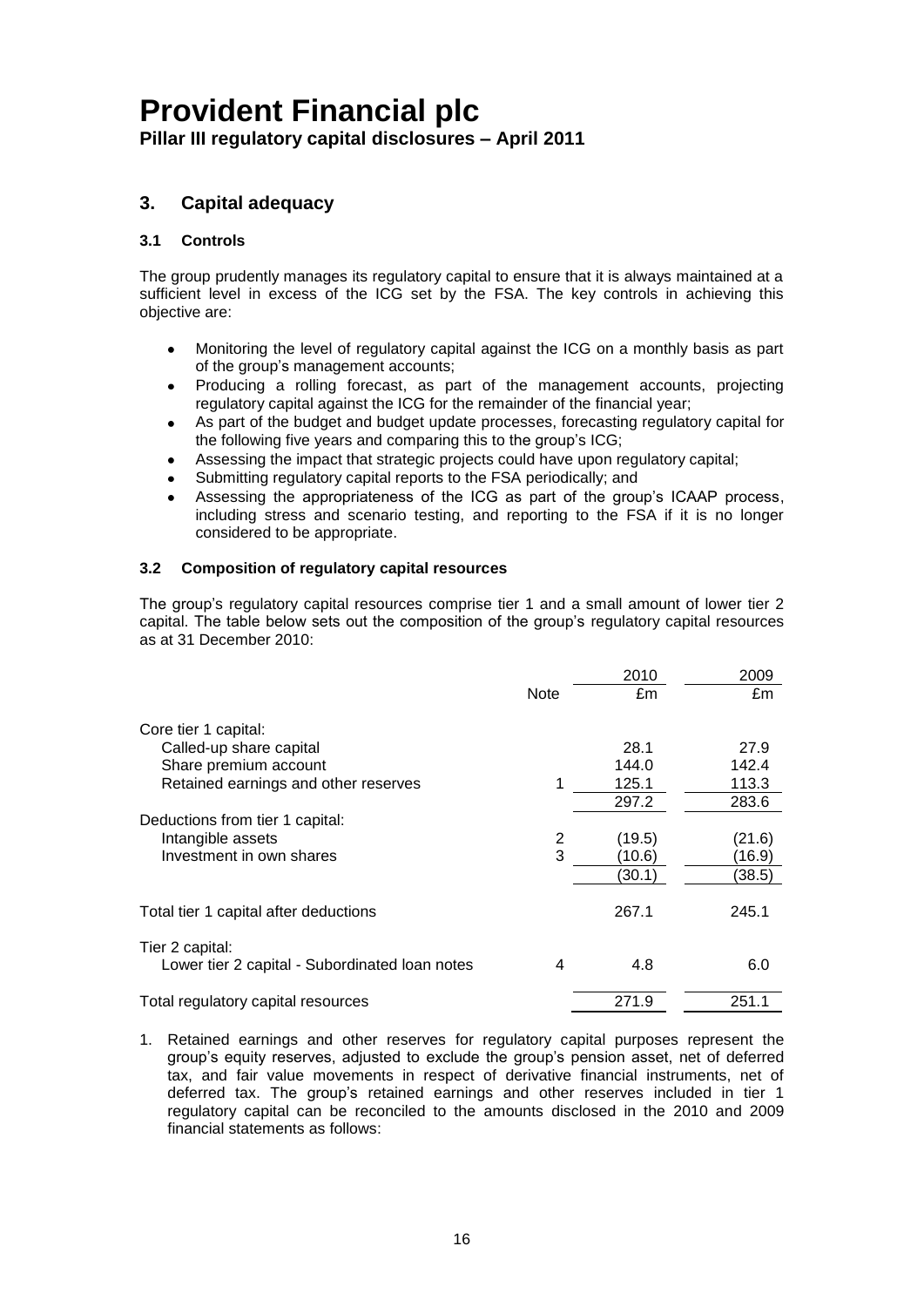**Pillar III regulatory capital disclosures – April 2011**

#### **3. Capital adequacy (continued)**

|                                                                    | 2010    | 2009   |
|--------------------------------------------------------------------|---------|--------|
|                                                                    | £m      | £m     |
| Retained earnings                                                  | 136.4   | 111.1  |
| Other reserves:                                                    |         |        |
| Profit retained by subsidiary                                      | 0.8     | 0.8    |
| Capital redemption reserve                                         | 3.6     | 3.6    |
| Hedging reserve                                                    | (7.2)   | (12.6) |
| Share-based payment reserve                                        | 14.3    | 12.1   |
| Retained earnings and other reserves included in the financial     |         |        |
| statements                                                         | 147.9   | 115.0  |
| Regulatory capital adjustments:                                    |         |        |
| Pension asset                                                      | (41.0)  | (19.9) |
| Deferred tax on pension asset                                      | 11. $0$ | 5.6    |
| Fair value of derivative financial instruments                     | 9.9     | 17.4   |
| Deferred tax on fair value of derivative financial instruments     | (2.7)   | (4.8)  |
| Retained earnings and other reserves included in tier 1 regulatory |         |        |
| capital                                                            | 125.1   | 113.3  |

- 2. Intangible assets comprise goodwill and capitalised software and software development costs. These are required to be deducted from capital for regulatory capital purposes.
- 3. The investment in own shares represents shares in Provident Financial plc which have been purchased to satisfy grants and awards made under the group's share incentive schemes. These are required to be deducted from capital for regulatory capital purposes.
- 4. The group's lower tier 2 capital represents subordinated loan notes which are repayable on 15 June 2015 and accrue interest at 5.594%. The subordinated loan notes are hybrid instruments which have attributes of both debt and equity which, subject to certain criteria, allow the loan notes to qualify as eligible lower tier 2 capital. The criteria include the need for the loan notes to be long-term in nature, subordinated to all other borrowings and liabilities upon winding up of the company and not contain financial ratio covenants which may trigger early redemption by the note holders. There are two further restrictions on the recognition of the subordinated loan notes as eligible lower tier 2 regulatory capital:
	- (i) Lower tier 2 regulatory capital cannot exceed 50% of tier 1 capital; and
	- (ii) When the loan notes have more than 5 years until maturity, they are fully eligible, subject to (i) above, as lower tier 2 regulatory capital. However, when they have less than 5 years until maturity, the amount eligible for recognition as lower tier 2 regulatory capital reduces by 20% per annum for each year below 5 years.

As at 31 December 2010, the subordinated loan notes were not in excess of 50% of tier 1 capital and had 4 years until maturity. Accordingly, 80% of the full amount of the loan notes was eligible as lower tier 2 capital.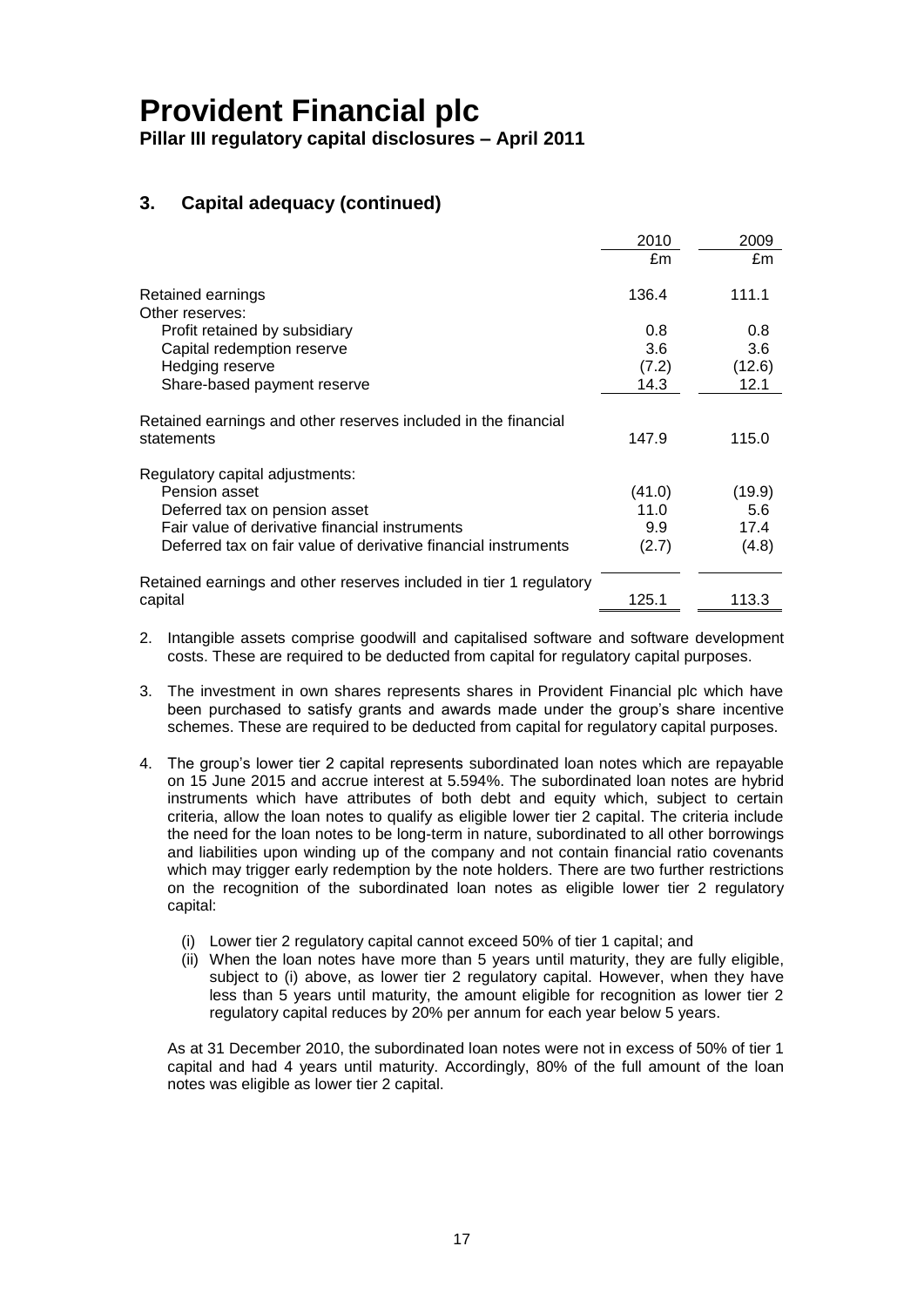**Pillar III regulatory capital disclosures – April 2011**

#### **3. Capital adequacy (continued)**

#### **3.3 Pillar I minimum capital requirement**

In calculating the Pillar I minimum capital requirement, the group has adopted the standardised approach to credit risk and the alternative standardised approach to operational risk.

An analysis of the Pillar I minimum capital requirement as at 31 December 2010 is as follows:

|                                                        | 2010 | 2009 |
|--------------------------------------------------------|------|------|
|                                                        | £m   | £m   |
| Credit risk:                                           |      |      |
| Retail – not past due                                  | 62.8 | 58.3 |
| Retail - past due                                      | 14.7 | 14.3 |
| Other                                                  | 5.4  | 5.6  |
| Total credit risk                                      | 82.9 | 78.2 |
| Operational risk                                       | 7.4  | 6.8  |
| Counterparty risk                                      | 0.4  | 0.4  |
| Foreign currency risk                                  |      | 0.2  |
| Pillar I minimum capital requirement as at 31 December | 90.7 | 85.6 |

#### **3.4 Capital adequacy ratio**

The ICG set by the FSA is expressed as a percentage of the minimum regulatory capital required under Pillar I of the CRD.

As at 31 December 2010, the group's total regulatory capital resources of £271.9m (2009: £251.1m) represented 300% (2009: 293%) of the Pillar I minimum capital requirement. This was comfortably in excess of the ICG set by the FSA.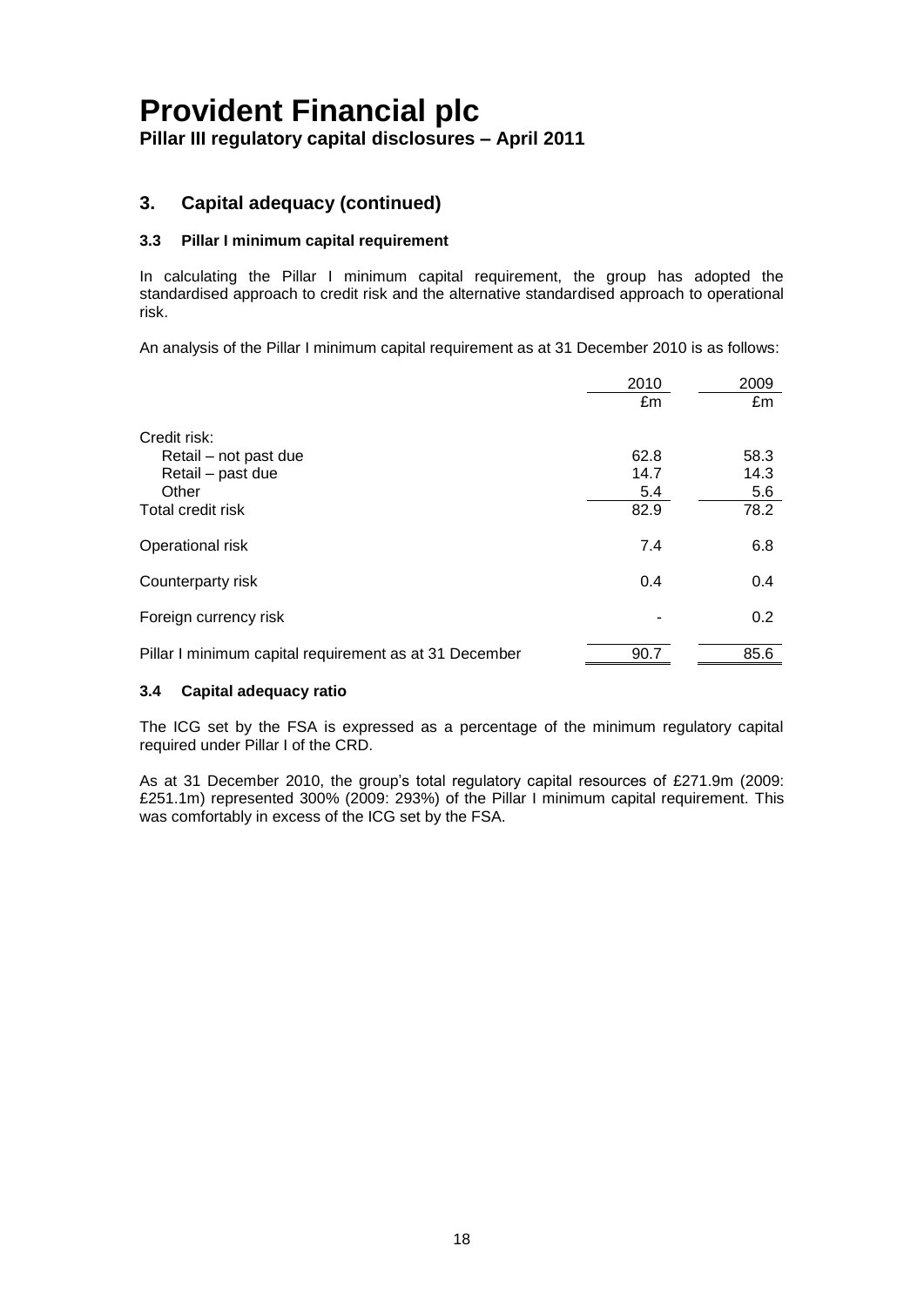#### **4. Credit risk**

#### **4.1 Accounting policy for customer receivables**

All customer receivables are initially recognised at the amount loaned to the customer plus directly attributable incremental issue costs. After initial recognition, customer receivables are subsequently measured at amortised cost. Amortised cost is the amount of the customer receivable at initial recognition less customer repayments, plus revenue earned calculated using the effective interest rate, less any deduction for impairment.

The group assesses whether there is objective evidence that customer receivables have been impaired at each balance sheet date. The principal criteria for determining whether there is objective evidence of impairment is delinquency in contractual payments.

Within the weekly Home Credit business, objective evidence of impairment is based on the payment performance of loans in the previous 12 weeks as this is considered to be the most appropriate indicator of credit quality in the short-term cash loans business. Loans are deemed to be impaired when the cumulative amount of two or more contractual weekly payments have been missed in the previous 12-week period since only at this point do the expected future cash flows from loans deteriorate significantly. Loans with one missed weekly payment over the previous 12-week period are not deemed to be impaired. The amount of impairment loss is calculated on a portfolio basis by reference to arrears stages and is measured as the difference between the carrying value of the loans and the present value of estimated future cash flows discounted at the original effective interest rate. Subsequent cashflows are regularly compared to estimated cash flows to ensure that the estimates are sufficiently accurate for impairment provisioning purposes.

Within the monthly Vanquis Bank credit card business, customer balances are deemed to be impaired as soon as customers miss one monthly contractual payment. Impairment is calculated as the difference between the carrying value of receivables and the present value of estimated future cash flows discounted at the original effective interest rate. Estimated future cash flows are based on the historical performance of customer balances falling into different arrears stages and are regularly reassessed.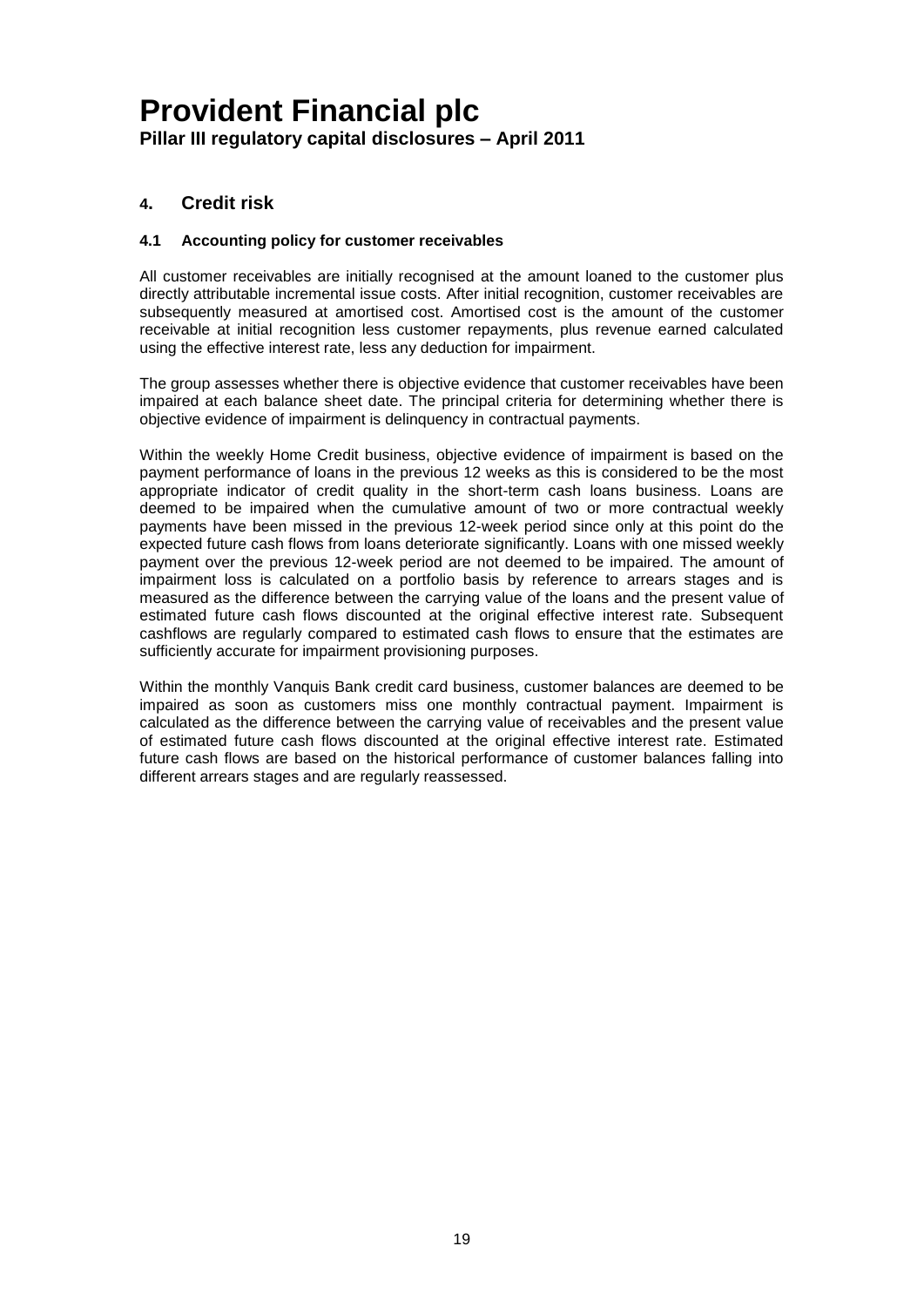#### **4. Credit risk (continued)**

#### **4.2 Analysis of credit risk exposures**

The group's maximum exposure to credit risk on customer receivables is the carrying value of customers receivables recorded in the group's balance sheet.

All customer receivables are classed as retail exposures. Vanquis Bank exposures are revolving retail exposures.

Exposures analysed by business division are as follows:

|                            | 2010<br>£m     | 2009<br>£m     |
|----------------------------|----------------|----------------|
| <b>CCD</b><br>Vanquis Bank | 874.3<br>345.0 | 883.8<br>255.5 |
| Total                      | 1,219.3        | 1,139.3        |

The average exposure in the year to 31 December 2010 was £1,053.8m (31 December 2009: £1,009.8m).

Exposures analysed by geographical area are as follows:

|                           | 2010            | 2009            |
|---------------------------|-----------------|-----------------|
|                           | £m              | £m              |
| UK<br>Republic of Ireland | 1,165.0<br>54.3 | 1,088.8<br>50.5 |
| Total                     | 1,219.3         | 1,139.3         |

The group's exposures are well dispersed across the United Kingdom (UK) and Republic of Ireland (ROI).

The following table shows the residual maturity of exposures by business on a contractual basis:

|              |          |            | 2010    |          |            | 2009    |
|--------------|----------|------------|---------|----------|------------|---------|
|              | Due      | Due within |         | Due      | Due within |         |
|              | within   | one to two |         | within   | one to two |         |
|              | one year | vears      | Total   | one year | vears      | Total   |
|              | £m       | £m         | £m      | £m       | £m         | £m      |
| <b>CCD</b>   | 776.9    | 97.4       | 874.3   | 796.9    | 86.9       | 883.8   |
| Vanquis Bank | 345.0    | ۰          | 345.0   | 255.5    |            | 255.5   |
| Total        | 1.121.9  | 97.4       | 1,219.3 | 1.052.4  | 86.9       | 1,139.3 |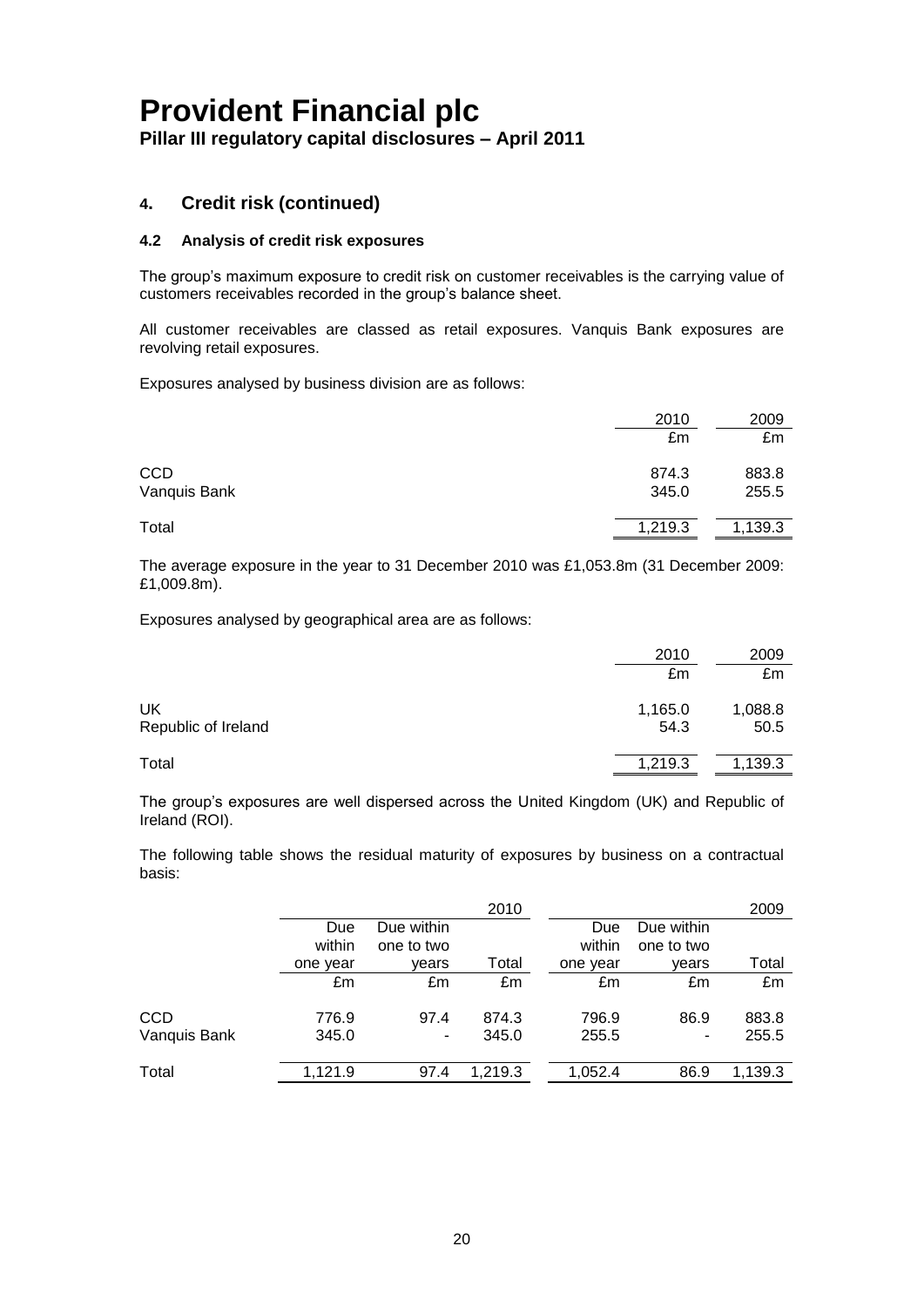#### **4. Credit risk (continued)**

#### **4.3 Credit quality of customer receivables**

In the Home Credit business, past due but not impaired balances relate to loans which are contractually overdue. However, contractually overdue loans are not deemed to be impaired unless the customer has missed two or more cumulative weekly payments in the previous 12 week period, since only at this point do the expected future cash flows from loans deteriorate significantly.

Within Vanquis Bank, customer balances are deemed to be impaired as soon as customers miss one contractual monthly payment. Therefore, within Vanquis Bank, there are no accounts/balances which are past due but not impaired.

The credit quality of customer receivables is as follows:

|                                                                        | 2010<br>£m              | 2009<br>£m              |
|------------------------------------------------------------------------|-------------------------|-------------------------|
| Neither past due nor impaired<br>Past due but not impaired<br>Impaired | 611.4<br>139.6<br>468.3 | 545.4<br>129.5<br>464.4 |
| Total                                                                  | 1,219.3                 | 1,139.3                 |

The credit quality of customer receivables analysed by business division is as follows:

|                      |            |             | 2010    |       |             | 2009    |
|----------------------|------------|-------------|---------|-------|-------------|---------|
|                      |            | Vanquis     |         |       | Vanquis     |         |
|                      | <b>CCD</b> | <b>Bank</b> | Total   | CCD   | <b>Bank</b> | Total   |
|                      | £m         | £m          | £m      | £m    | £m          | £m      |
| Neither past due nor |            |             |         |       |             |         |
| impaired             | 313.0      | 298.4       | 611.4   | 333.7 | 211.7       | 545.4   |
| Past due but not     |            |             |         |       |             |         |
| impaired             | 139.6      |             | 139.6   | 129.5 |             | 129.5   |
| Impaired             | 421.7      | 46.6        | 468.3   | 420.6 | 43.8        | 464.4   |
| Total                | 874.3      | 345.0       | 1,219.3 | 883.8 | 255.5       | 1,139.3 |

The credit quality of customer receivables analysed by geographical area is as follows:

|                               |         |      | 2010    |         |      | 2009    |
|-------------------------------|---------|------|---------|---------|------|---------|
|                               | UK      | ROI  | Total   | UK      | ROI  | Total   |
|                               | £m      | £m   | £m      | £m      | £m   | £m      |
| Neither past due nor impaired | 591.8   | 19.6 | 611.4   | 526.8   | 18.6 | 545.4   |
| Past due but not impaired     | 130.9   | 8.7  | 139.6   | 121.9   | 7.6  | 129.5   |
| Impaired                      | 442.3   | 26.0 | 468.3   | 440.1   | 24.3 | 464.4   |
| Total                         | 1,165.0 | 54.3 | 1.219.3 | 1,088.8 | 50.5 | 1,139.3 |
|                               |         |      |         |         |      |         |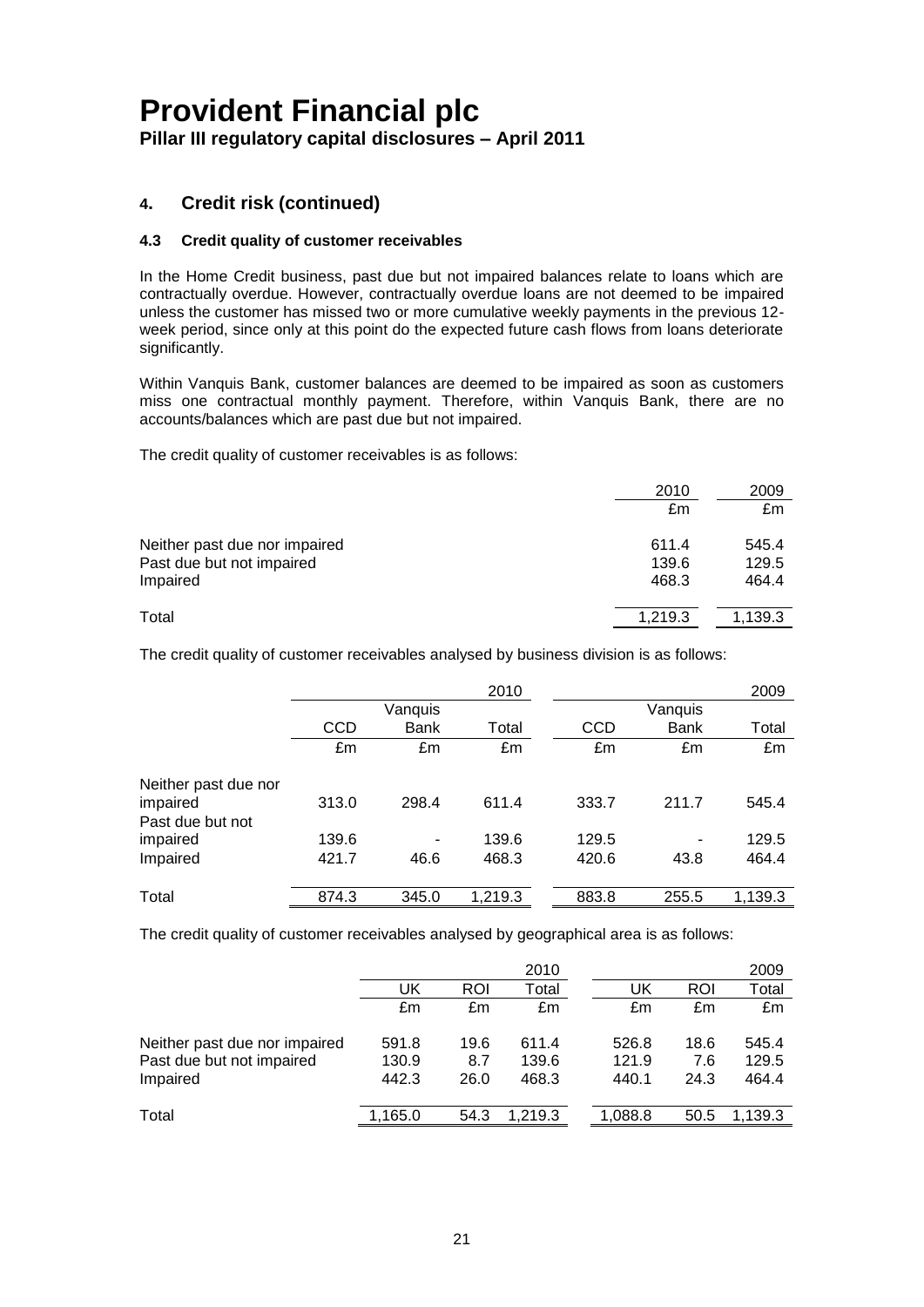**Pillar III regulatory capital disclosures – April 2011**

#### **4. Credit risk (continued)**

#### **4.4 Movement in impairment provisions**

The impairment charge/(credit) to the income statement in respect of customer receivables analysed by business division is as follows:

|                 | 2010  | 2009  |
|-----------------|-------|-------|
|                 | £m    | £m    |
| <b>CCD</b>      | 232.7 | 223.4 |
| Vanquis Bank    | 63.9  | 61.7  |
| Yes Car Credit* | ۰     | (1.7) |
| Total           | 296.6 | 283.4 |

\*The Yes Car Credit division was closed at the end of 2009.

The movement in the impairment allowance account within Vanquis Bank in the year is as follows:

|                                     | 2010   | 2009   |
|-------------------------------------|--------|--------|
|                                     | £m     | £m     |
| At 1 January                        | 40.0   | 26.4   |
| Charge for the year                 | 63.9   | 61.7   |
| Amounts written off during the year | (64.1) | (57.2) |
| Amounts recovered during the year   | 6.1    | 9.1    |
| At 31 December                      | 45.9   | 40.C   |

For CCD, impairment charges are deducted directly from the carrying value of receivables without the use of an impairment allowance account. Accordingly, it is not possible to disclose movements in an impairment allowance account for CCD.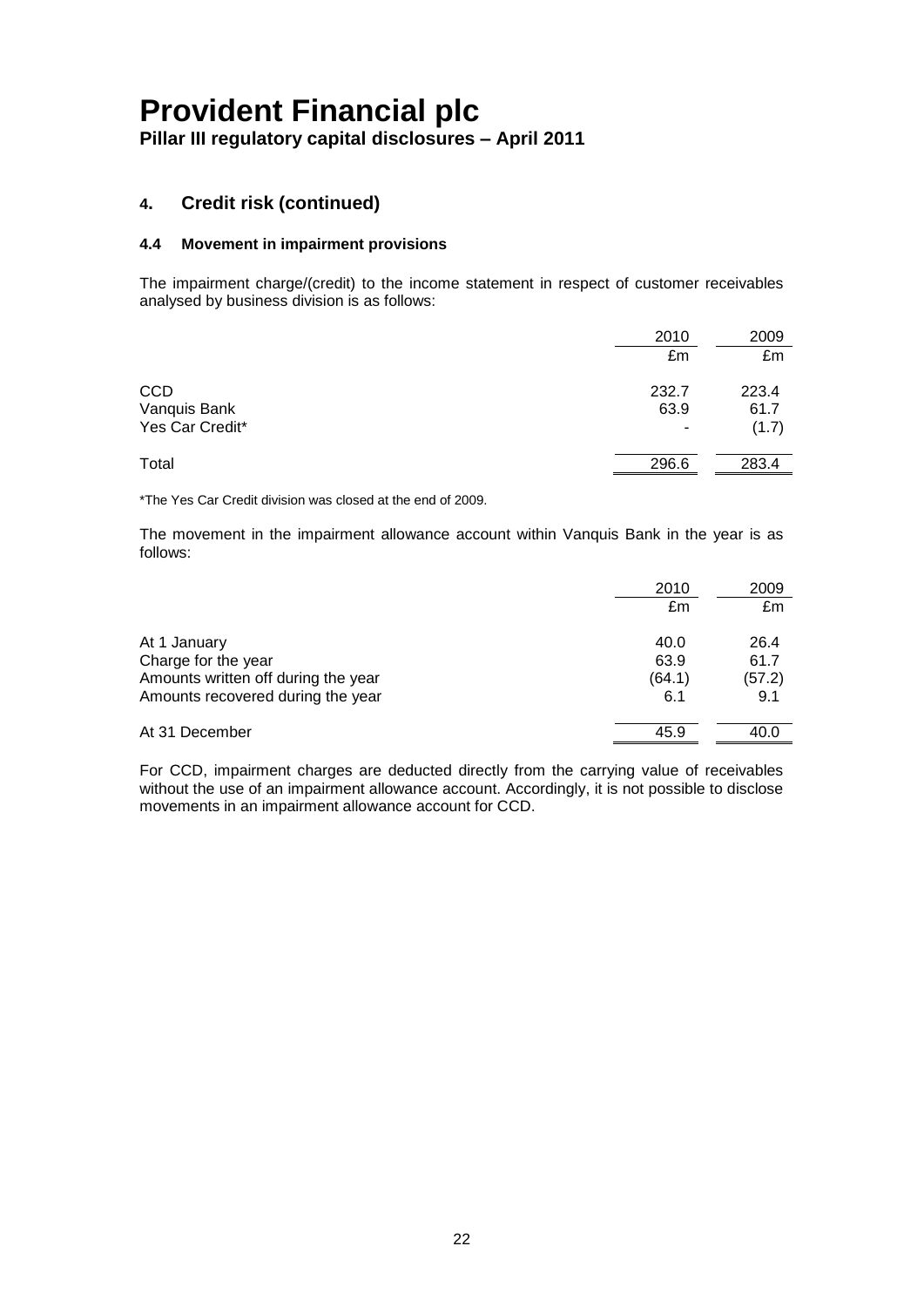#### **Pillar III regulatory capital disclosures – April 2011**

#### **5. Counterparty credit risk**

Details of the group's counterparty credit risk and the controls in place to mitigate the risk are set out in section 2.4.1 on page 10.

#### **5.1 Counterparty exposure limits**

The counterparty credit limits that are applied to banks and similar institutions are based on:

- Credit rating limits; and
- An assessment of excess risk.

The group uses credit ratings as an independent measure of an institution's capacity for timely payment of debt. The group relies principally on two UK rating agencies; Moodys and Fitch Ratings. Rating limits are determined by reference to the lower of the long-term rating granted to an institution by Moodys and Fitch Ratings. In each case the institution must also have the highest short-term credit rating of P-1 to be acceptable.

Excess risk is considered by the Board on a case by case basis. It is normally only applicable for institutions with whom the group has a strong lending relationship to offset the exposure.

It is the group's policy that exposures maturing in less than one year do not exceed 5% of the group's regulatory capital, and that exposures maturing in more than one year do not exceed 10% of the group's regulatory capital.

#### **5.2 Exposures to counterparties**

The group measures exposure value on counterparty credit exposures under the counterparty credit risk (CCR) mark-to-market method. This exposure value is derived by adding the gross positive fair value of the contract (replacement cost) to the contract's potential credit exposure, which is derived by applying a multiple based on the contract's residual maturity to the notional value of the contract.

The group uses derivative financial instruments to hedge the interest rate risk and foreign exchange rate risk on its borrowings. The group does not enter into speculative transactions or positions.

2010 2009 **Contractual** /notional amount Fair value of assets Fair value of liabilities Contractual/ notional amount Fair value of assets Fair

The contractual/notional amounts and the fair value of derivative financial instruments are set out below:

|                                       | /notional<br>amount | value of<br>assets | value of<br>liabilities | notional<br>amount | value of<br>assets       | value of<br>liabilities |
|---------------------------------------|---------------------|--------------------|-------------------------|--------------------|--------------------------|-------------------------|
|                                       | £m                  | £m                 | £m                      | £m                 | £m                       | £m                      |
| Interest rate swaps<br>Cross-currency | 685.0               | ٠                  | (14.8)                  | 1,361.0            | $\overline{\phantom{a}}$ | (24.6)                  |
| swaps<br>Foreign exchange             | 117.9               | 15.9               | (1.4)                   | 164.8              | 12.5                     | (4.4)                   |
| contracts                             | 9.8                 | ۰                  | (0.1)                   | 3.0                | $\overline{\phantom{a}}$ | (0.1)                   |
| Total                                 | 812.7               | 15.9               | (16.3)                  | 1,528.8            | 12.5                     | (29.1)                  |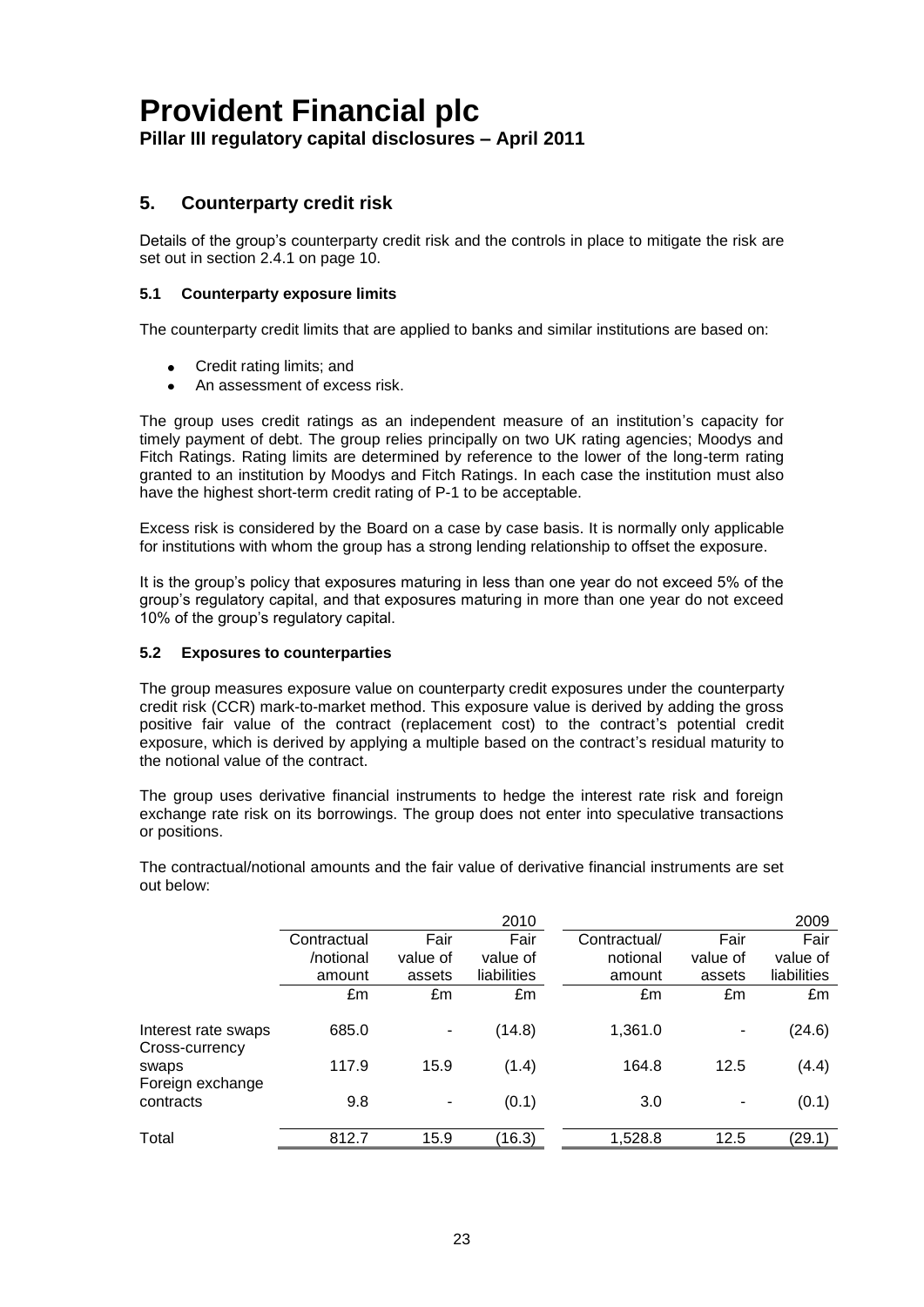#### **5. Counterparty credit risk (continued)**

Due to the high-quality nature of the group's counterparties, the group does not secure collateral and does not establish credit reserves. The group does not provide collateral to counterparties and there is no requirement to provide collateral in the event of a downgrade in the group's own credit rating (currently BBB with a stable outlook by Fitch Ratings) or any other circumstances. The group has no wrong-way risk exposures or credit derivative hedges.